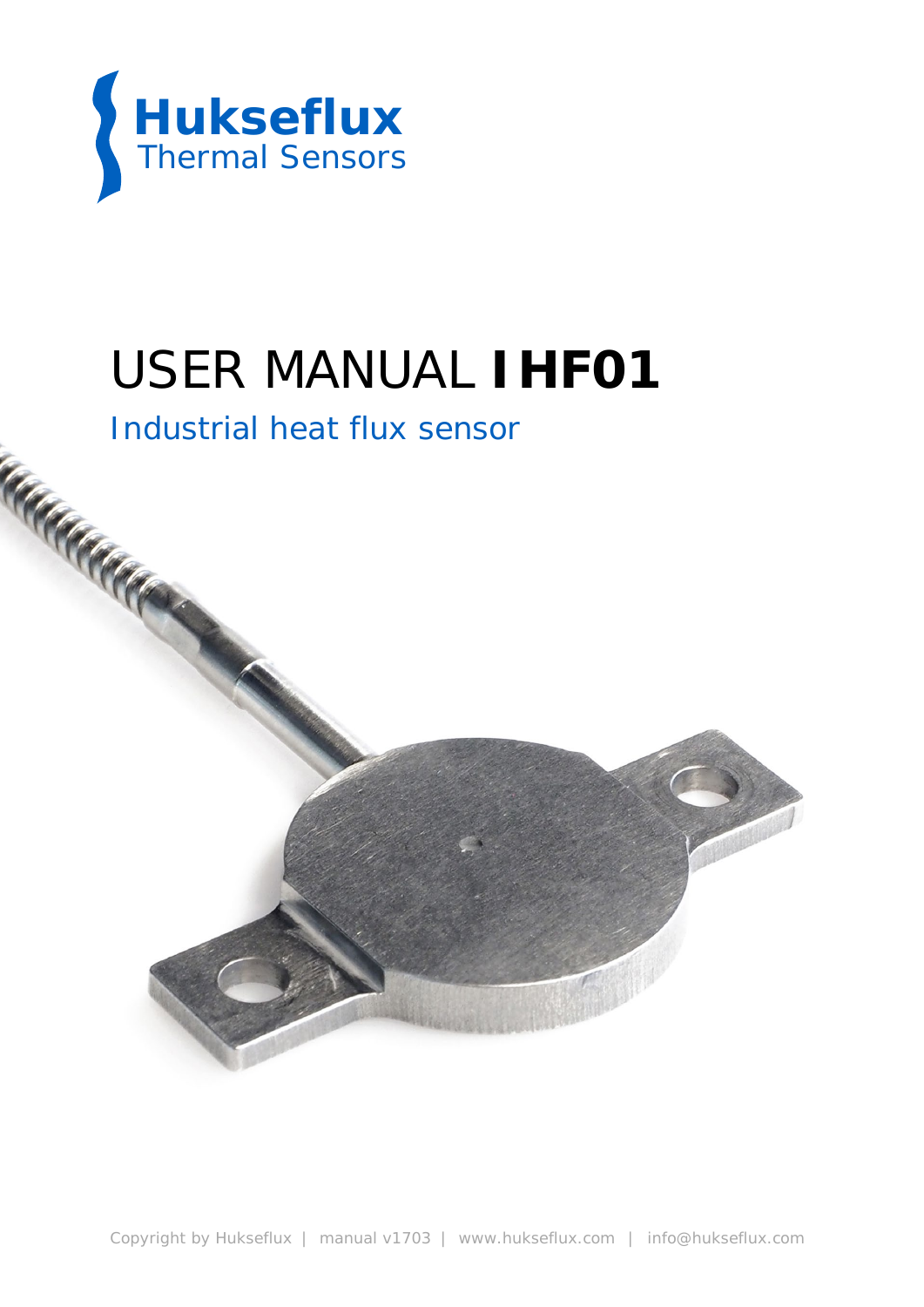

### <span id="page-1-0"></span>Warning statements



Follow the installation instructions of this user manual.



Putting more than 12 Volt across the sensor wiring can lead to permanent damage to the sensor.



Do not use "open circuit detection" when measuring the sensor output.



Do not apply a point load on the sensor



Only for supply with the optional CE type examination (ATEX) certificate: ask the supplier for ATEX rated operating conditions.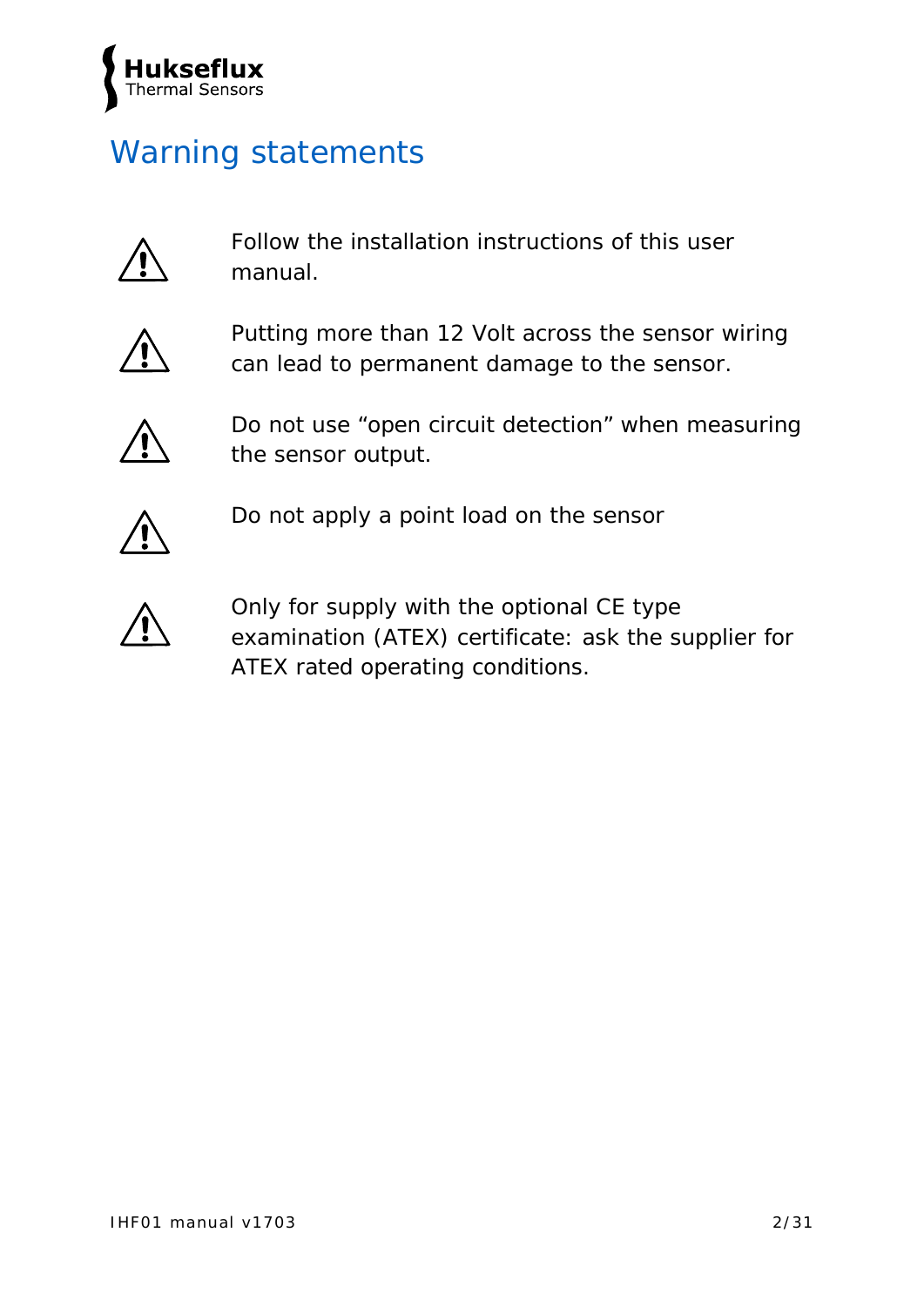

### <span id="page-2-0"></span>**Contents**

|              | <b>Warning statements</b>                                | $\mathbf{2}$            |
|--------------|----------------------------------------------------------|-------------------------|
|              | <b>Contents</b>                                          | 3                       |
|              | List of symbols                                          | $\overline{\mathbf{4}}$ |
|              | <b>Introduction</b>                                      | 5                       |
| 1            | Ordering and checking at delivery                        | 8                       |
| 1.1          | Ordering IHF01                                           | $\, 8$                  |
| 1.2          | Included items                                           | $\, 8$                  |
| 1.3          | Quick instrument check                                   | 8                       |
| $\mathbf{2}$ | Instrument principle and theory                          | 9                       |
| 3            | <b>Specifications of IHF01</b>                           | 11                      |
| 3.1          | Dimensions of IHF01                                      | 14                      |
| 4            | Standards and recommended practices for use              | 15                      |
| 4.1          | Heat flux measurement in industry                        | 15                      |
| 5            | <b>Installation of IHF01</b>                             | 16                      |
| 5.1          | Site selection and installation in industry              | 16                      |
| 5.2          | Electrical connection                                    | 18                      |
| 5.3          | Requirements for data acquisition / amplification        | 19                      |
| 6            | Maintenance and trouble shooting                         | 20                      |
| 6.1          | Recommended maintenance and quality assurance            | 20                      |
| 6.2          | Trouble shooting                                         | 21                      |
| 6.3          | Calibration and checks in the field                      | 22                      |
| 7            | <b>Appendices</b>                                        | 24                      |
| 7.1          | Appendix on uncertainty evaluation                       | 24                      |
| 7.2          | Appendix on cable extension / replacement                | 24                      |
| 7.3          | Appendix on calibration hierarchy                        | 25                      |
| 7.4          | Appendix on black coating                                | 25                      |
| 7.5          | Appendix on correction for temperature dependence        | 26                      |
| 7.6          | Appendix on measurement range for different temperatures | 27                      |
| 7.7          | Appendix on use in (potentially explosive) environments  | 28                      |
| 7.8          | EU declaration of conformity                             | 29                      |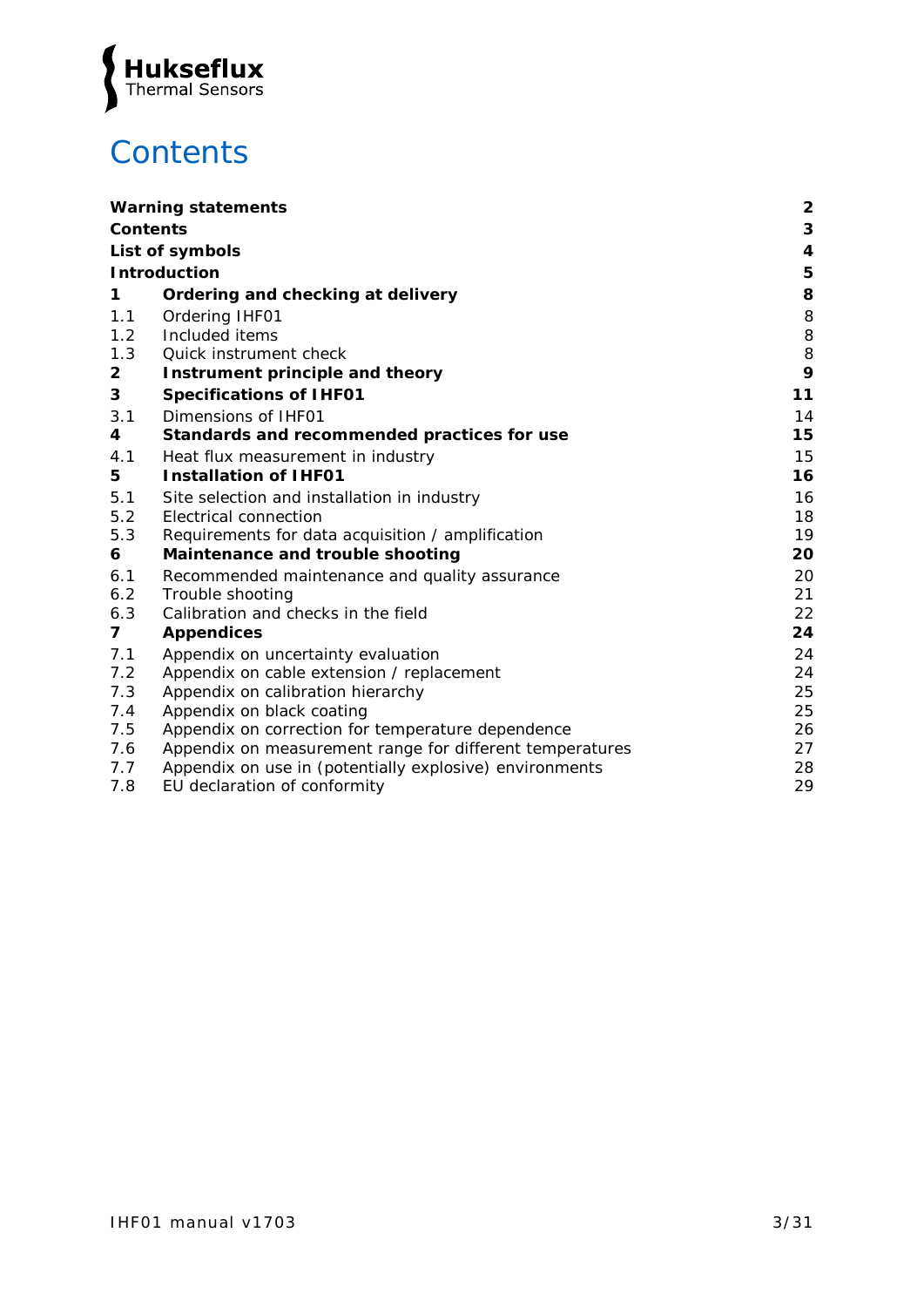

## <span id="page-3-0"></span>List of symbols

| Quantities                                      | Symbol                     | Unit                                  |
|-------------------------------------------------|----------------------------|---------------------------------------|
| Heat flux<br>Voltage output<br>Sensitivity      | Ф<br>U<br>S                | W/m <sup>2</sup><br>V<br>$V/(W/m^2)$  |
| Temperature<br>Thermal resistance per unit area | ${\sf R}_{\sf thermal, A}$ | $^{\circ}$ C<br>K/(W/m <sup>2</sup> ) |

### **Subscripts**

| property of the object on which IHF01 is mounted | heatsink |
|--------------------------------------------------|----------|
| maximum allowed value                            | maximum  |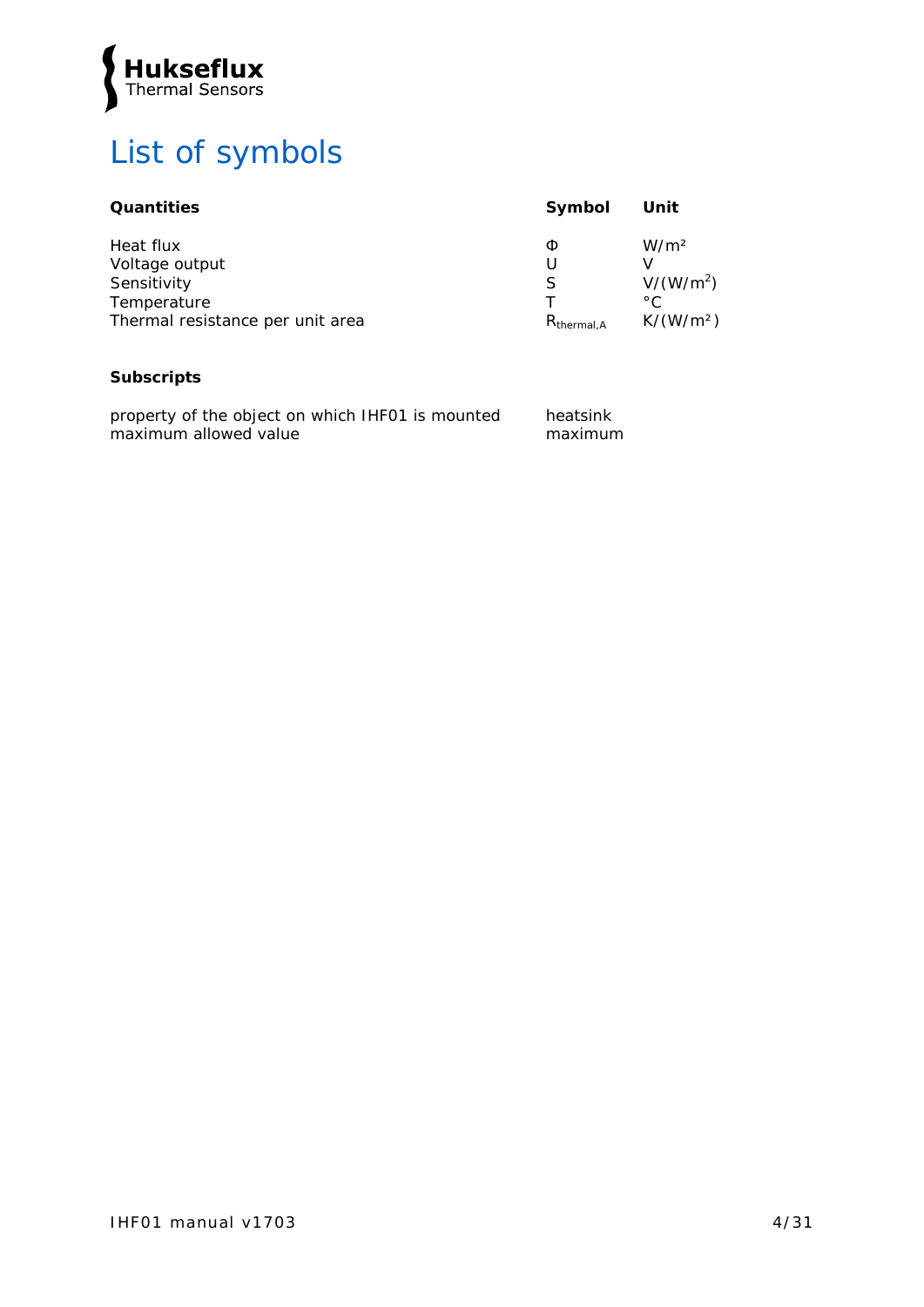

### <span id="page-4-0"></span>**Introduction**

IHF01 industrial heat flux sensor measures heat flux and temperature, typically in hightemperature industrial environments. IHF01 is waterproof, withstands high pressures and is extremely robust. With signal wires electrically insulated from the sensor body, it complies with industrial safety standards. IHF01 is particularly suitable for trendmonitoring and comparative testing. The same technology can be used to manufacture heat flux sensors for different applications.

IHF01 measures heat flux and surface temperature of industrial equipment like furnaces, boilers, fluidised beds, distillation columns and ovens. The sensors inside IHF01, a thermopile and a thermocouple, are protected by a fully sealed stainless steel body. It is suitable for long term use at one location as well as repeated installation when a measuring system is used at multiple locations. IHF01 measures heat flux through the object on which it is mounted, in W/m<sup>2</sup>, as well as the temperature in  $\degree$ C. The sensors in IHF01 are a thermopile and a type K thermocouple. The thermopile measures the local heat flux.

The thermocouple measures the absolute temperature of the surface on which IHF01 is mounted, as well as the approximate sensor body temperature. A thermopile and a thermocouple are passive sensors; they do not require power.

The part of the cabling closest to the sensor is a special high-temperature metal sheathed cable with an interlocked spiral stainless steel armour. The sensor as well as the high-temperature cable and armour withstand temperatures up to 900 °C. The temperature range is reduced to 750 °C in case the optional black coating is used. The low-temperature extension cable has a jacket of PTFE type plastic.



**Figure 0.1** *IHF01 industrial heat flux sensor*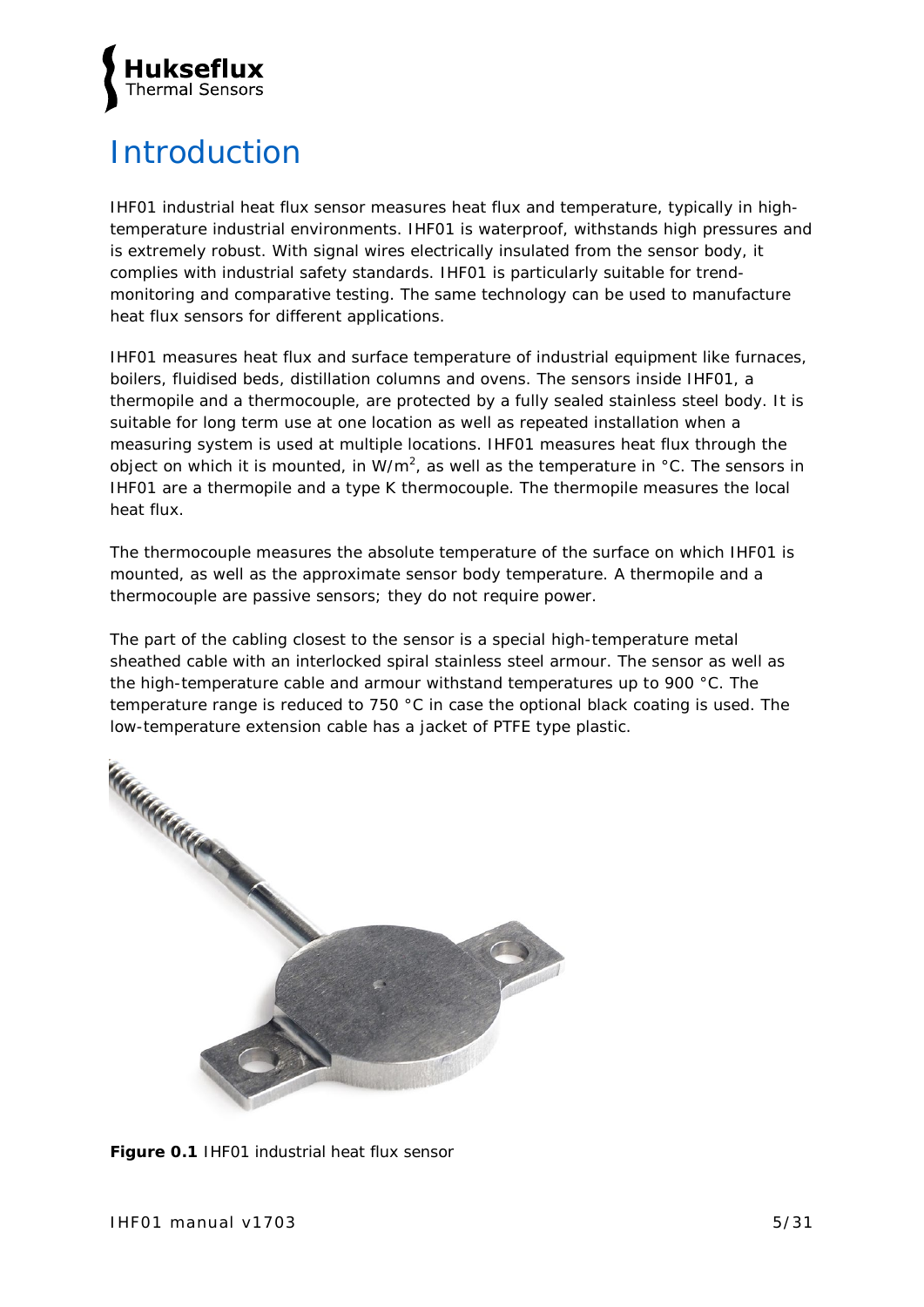

#### **Operation**

Using IHF01 is easy. It can be connected directly to commonly used data logging systems. The heat flux,  $\Phi$ , in W/m<sup>2</sup>, is calculated by dividing the IHF01 output, a small voltage U, by the sensitivity S.

The measurement function of IHF01 is:

 $\Phi = U/S$  (Formula 0.1)

The sensitivity is provided with IHF01 on its product certificate. Equipped with heavy duty cabling, and having a fully stainless steel casing so that moisture does not penetrate the sensor, IHF01 has proven to be very reliable. It survives long-term outdoor installation.

#### IHF01 advantages

- robust
- suitable for use at high temperatures
- IP protection class: IP67
- signal wires electrically insulated from the sensor body

#### Suggested use

trend-monitoring and comparative measurement of heat flux and surface temperature in industrial installations

#### **Standards**

IHF01 complies with the requirements of ASTM C1041-10 Standard Practice for In-Situ Measurements of Heat Flux in Industrial Thermal Insulation Using Heat Flux Transducers.



**Figure 0.2** *IHF01 industrial heat flux sensor ready for mounting on a well-prepared surface using tack-welded threads and spring-loaded bolts.*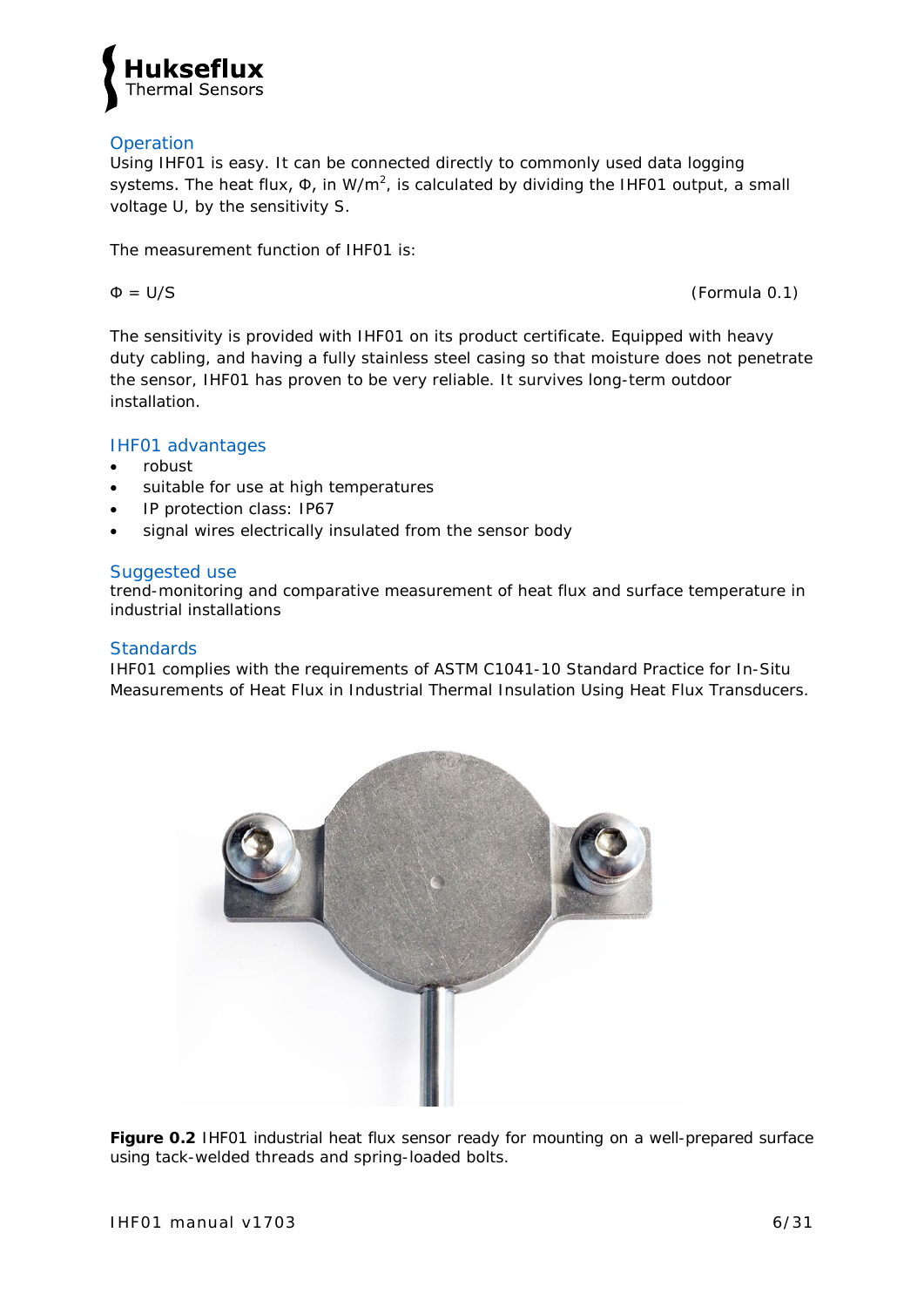

#### Calibration

IHF01 calibration is traceable to international standards. The factory calibration method follows the recommended practice of ASTM C1130-07 (2012).

#### Trend monitoring and comparative measurement

IHF01 is most suitable for relative measurements using one sensor, i.e. monitoring of trends relative to a certain reference point in time or comparing heat flux at one location to the heat flux at another location. If the user wants to perform accurate absolute measurements with IHF01, as opposed to relative measurements, the user must make his own uncertainty evaluation and correction for systematic errors. See the appendix on uncertainty evaluation. However, in many situations the analysis of trends is sufficient. In that case a high absolute measurement accuracy is not needed, and a formal uncertainty evaluation is not necessary.

#### See also

- model [HF01](http://www.hukseflux.com/product/hf01) for a high temperature heat flux sensor with a high sensitivity
- model [HF05](https://www.hukseflux.com/product/hf05) for a heat flux sensor with a high sensitivity at a lower temperature range
- our complete range of heat flux sensors
- our [industrial heat flux sensors](https://www.hukseflux.com/sites/default/files/product_group_bi_file/hukseflux_industrial_heat_flux_sensors-v1505.pdf) (PDF)



**Figure 0.3** *IHF01 industrial heat flux sensor mounted on a wall using tack-welded threads and spring-loaded bolts.*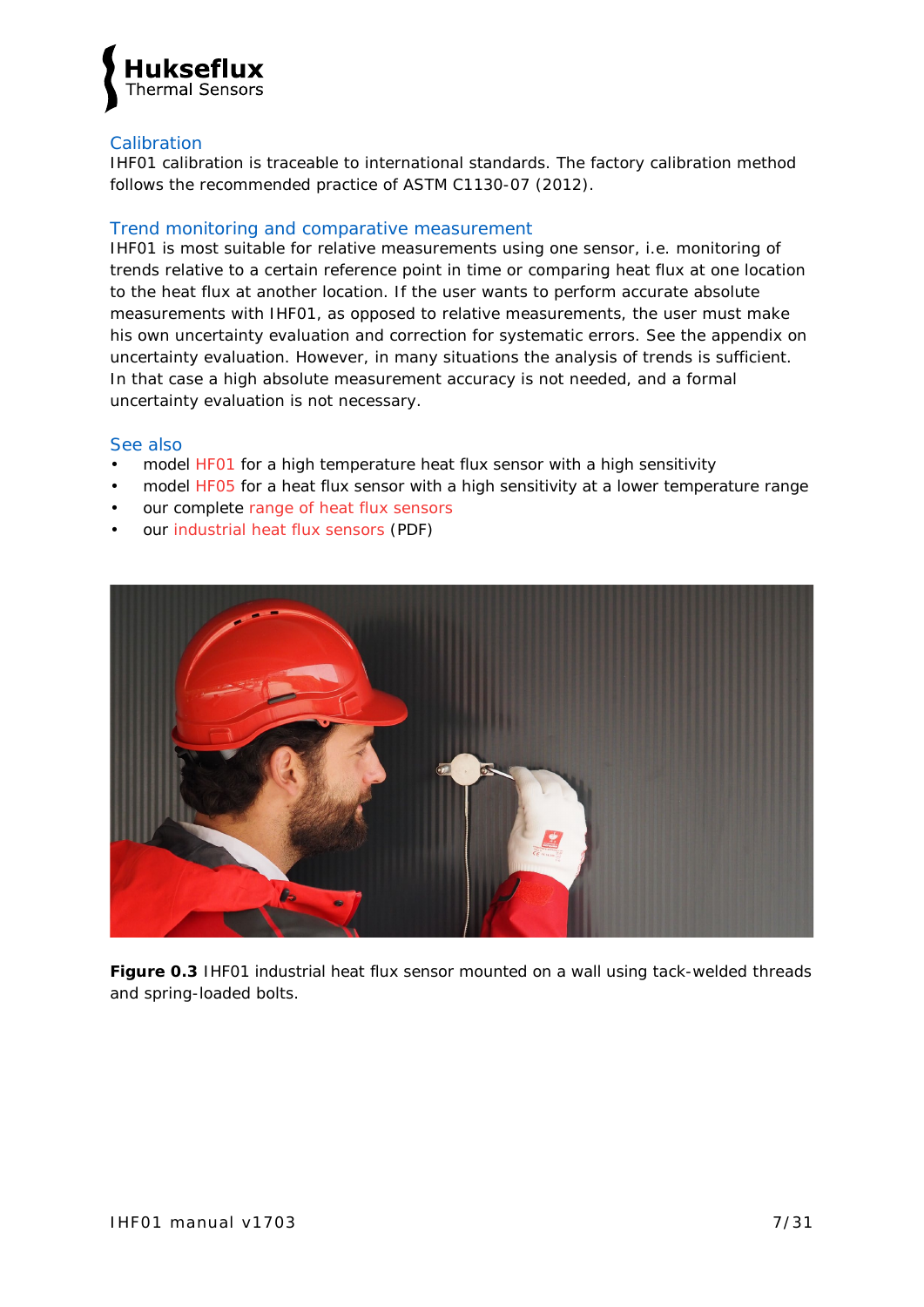

### <span id="page-7-0"></span>1 Ordering and checking at delivery

### <span id="page-7-1"></span>**1.1 Ordering IHF01**

The standard configuration of IHF01 is with 1 metre high-temperature cable and 3 metres low-temperature extension cable.

Common options are:

- longer cable (specify total cable length for both cable types in m)
- EC type examination certificate (ATEX) II 2 G EEx d IIC T6
- black coating
- connector at IHF01 cable end
- extension cable with 2 connectors matching cable connector and chassis connector (specify cable length in m)
- chassis connector with internal wiring (colour code of wiring identical to cable colour code)

### <span id="page-7-2"></span>**1.2 Included items**

Arriving at the customer, the delivery should include:

- heat flux sensor IHF01
- with cables of the length as ordered
- any other option as ordered
- product certificate matching the instrument serial number

### <span id="page-7-3"></span>**1.3 Quick instrument check**

A quick test of the instrument can be done by connecting it to a multimeter.

1 Check the electrical resistance of the heat flux sensor between the black [-] and red [+] wires and the thermocouple between the green [+] and white [-] wires. Measure the sensor resistance first with one polarity, then reverse the polarity. Take the average value. Compare the results with the resistance values on the product certificate. Infinite resistance indicates a broken circuit; zero or a lower than 1 Ω resistance indicates a short circuit.

2. Check if the heat flux sensor reacts to heat: put the multimeter at its most sensitive range of DC voltage measurement. Expose the sensor to a strong heat source, for instance using a heat gun. Exposing the side flush with flanges should generate a positive signal, doing the same at the opposite side, the sign of the output voltage reverses.

Also look at the reaction of the thermocouple to heat.

3. Inspect the instrument for any damage.

4. Check the sensor serial number engraved on the transition piece against the certificate provided with the sensor.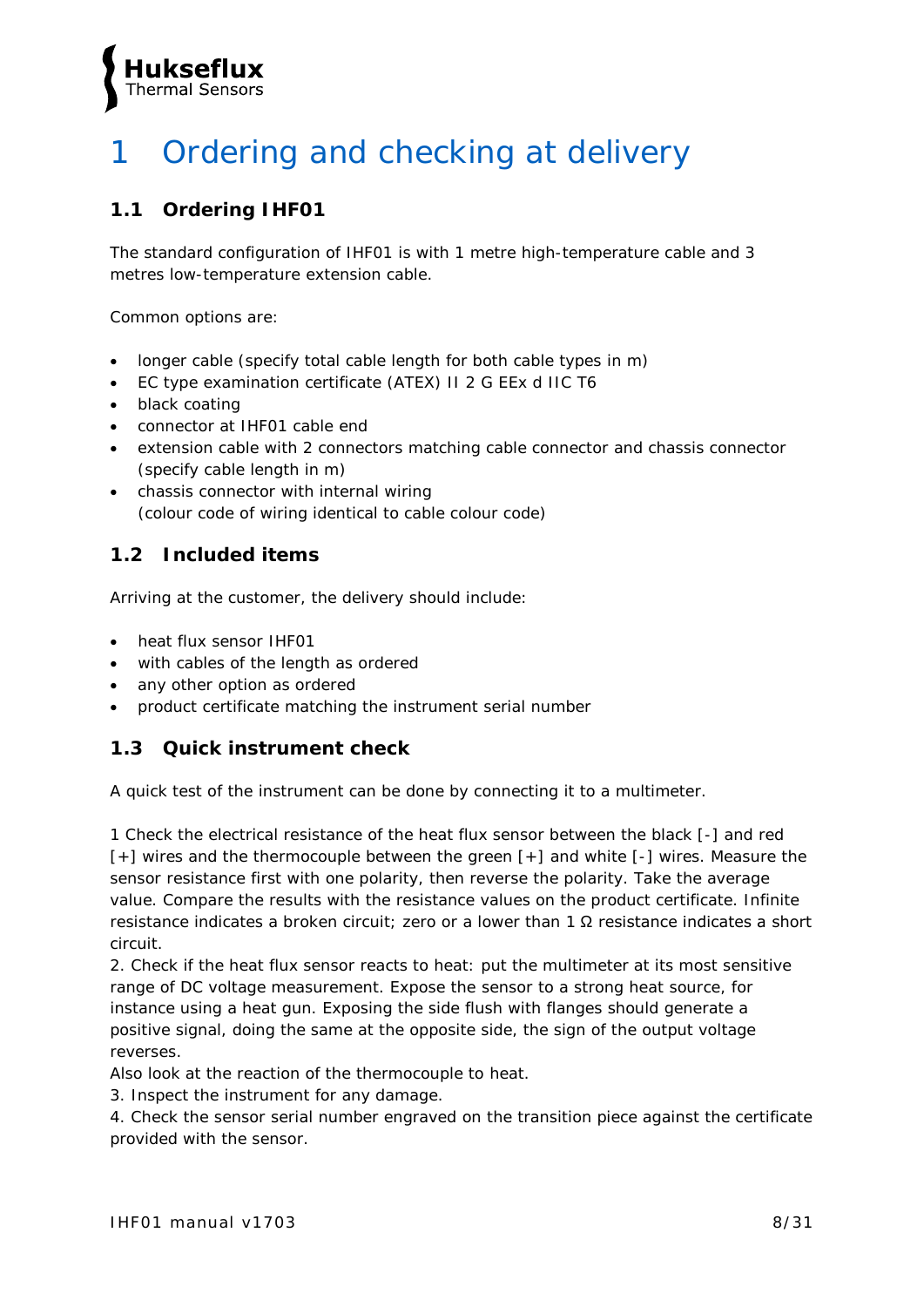

### <span id="page-8-0"></span>2 Instrument principle and theory

IHF01's scientific name is heat flux sensor. A heat flux sensor measures the heat flux density through the sensor itself. This quantity, expressed in  $W/m^2$ , is usually called "heat flux". IHF01 users typically assume that the measured heat flux is representative of the undisturbed heat flux at the location of the sensor. Users may also apply corrections based on scientific judgement.

The heat flux sensor in IHF01 is a thermopile. This thermopile measures the temperature difference across the stainless steel body of IHF01. Working completely passive, the thermopile generates a small voltage that is a linear function of this temperature difference. The heat flux is proportional to the same temperature difference divided by the effective thermal conductivity of the heat flux sensor body. Using IHF01 is easy. For readout the user only needs an accurate voltmeter that works in the millivolt range. To convert the measured voltage, U, to a heat flux Φ, the voltage must be divided by the sensitivity S, a constant that is supplied with each individual sensor.

The temperature sensor inside IHF01 is a type K thermocouple located at the side of the sensor flush with the flanges.



**Figure 2.1** *The general working principle of a heat flux sensor. The sensor inside IHF01 is a thermopile. A thermopile consists of a number of thermocouples, each consisting of two metal alloys marked 1 and 2, electrically connected in series. A single thermocouple will generate an output voltage that is proportional to the temperature difference between its hot- and cold joints. Putting thermocouples in series amplifies the signal. In a heat flux sensor, the hot- and cold joints are located at the opposite sensor surfaces 4 and 5. In steady state, the heat flux 6 is a linear function of the temperature difference across the sensor and the average thermal conductivity of the sensor body, 3. The thermopile generates a voltage output proportional to the heat flux through the sensor. The exact sensitivity of the sensor is determined at the manufacturer by calibration, and is found on the calibration certificate that is supplied with each sensor.*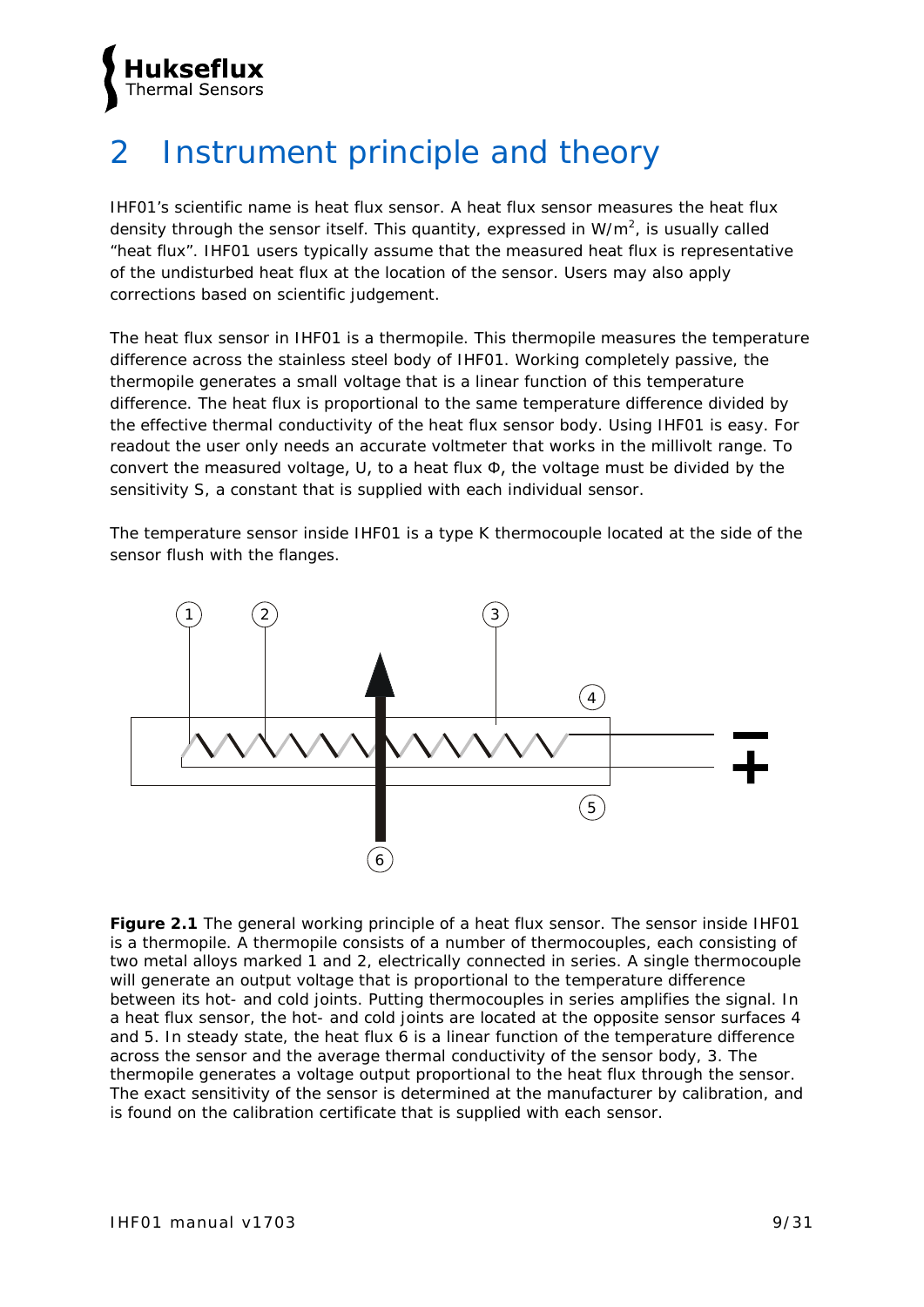

Heat flux sensors such as IHF01, for use in industry, are typically calibrated under the following reference conditions:

- conductive heat flux (as opposed to radiative or convective heat flux)
- homogeneous heat flux across the sensor

The IHF01 factory calibration procedure uses the following reference conditions:

- instrument temperature of 30 °C
- heat flux of 23 x 10<sup>3</sup> W/m<sup>2</sup>
- mounted on a water cooled aluminium heatsink
- thermal conductivity of the surrounding environment 0.0 W/(m∙K)

Unique features of IHF01 are:

- robustness, including a strong cable
- suitable for use at high temperatures, up to  $+900$  °C
- built-in temperature sensor; type K thermocouple
- IP protection class: IP67 (essential for outdoor application)
- sensors isolated from housing

Measuring with heat flux sensors, errors may be caused by differences between calibration reference conditions and the conditions during use. The user should analyse his own experiment and make his own uncertainty evaluation.



**Figure 2.2** *IHF01: the heat flux sensor consist of a stainless steel body (1) which is connected via a rigid stainless steel coupler (3) to a flexible high temperature metal sheathed cable with interlocked spiral stainless steel armour (6). After a transition piece (4), wires are extended using a low temperature extension cable (7). In the standard configuration, the cable ends in bare wires (5). Two mounting flanges (2) are attached to the body.*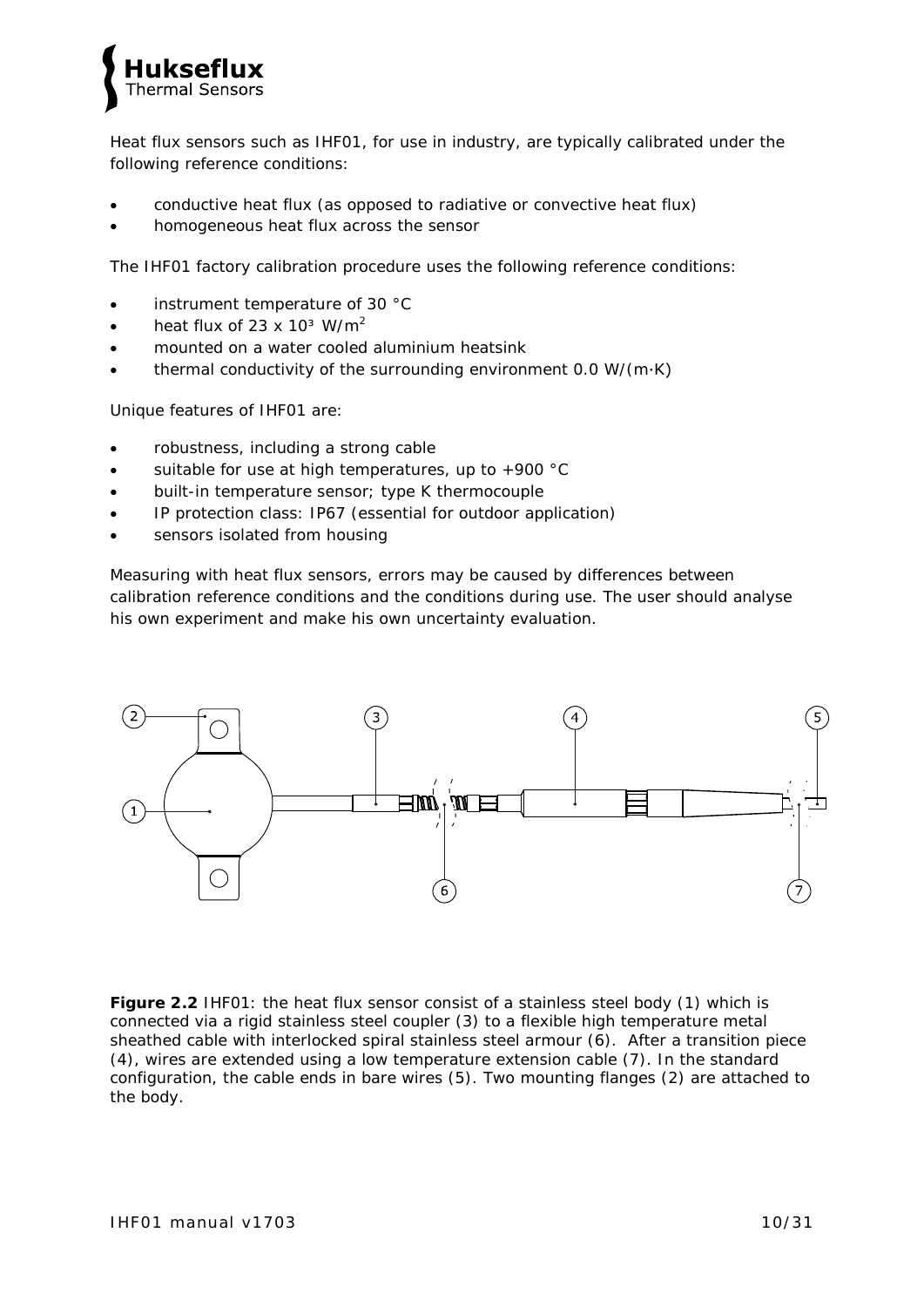

**IHF01 SPECIFICATIONS**

### <span id="page-10-0"></span>3 Specifications of IHF01

IHF01 measures the heat flux density through the surface of the sensor. This quantity, expressed in W/m<sup>2</sup>, is called heat flux. It also measures the instrument body temperature. IHF01 is passive, using thermopile and thermocouple sensors. The thermopile generates a small output voltage proportional to the heat flux. IHF01 can only be used in combination with a suitable measurement system. The sensor should be used in accordance with the recommended practices of ASTM.

| Sensor type                             | industrial heat flux sensor                                     |
|-----------------------------------------|-----------------------------------------------------------------|
| Sensor type according to ASTM           | heat flow sensor or heat flux transducer                        |
| Heat flux sensor                        | thermopile                                                      |
| Measurand                               | heat flux                                                       |
| Measurand in SI units                   | heat flux density in W/m <sup>2</sup>                           |
| Measurement range                       | $(-1000 \text{ to } +1000) \times 10^3 \text{ W/m}^2$           |
|                                         | see appendix on measurement range for different                 |
|                                         | temperatures                                                    |
| Temperature sensor                      | thermocouple type K                                             |
| Temperature sensor specification        | EN 60584-1:2013                                                 |
|                                         | ASTM E230 / E230M-12                                            |
| Measurand                               | temperature                                                     |
| Measurand in SI units                   | temperature in °C                                               |
| Measurement function / required         | $\Phi = U/S$                                                    |
| programming                             |                                                                 |
| Sensitivity range                       | 5 to 15 x 10 <sup>-9</sup> V/(W/m <sup>2</sup> )                |
| Recommended number of sensors           | 2 per measurement location                                      |
| Sensitivity (nominal)                   | 9 x $10^{-9}$ V/(W/m <sup>2</sup> )                             |
| Response time (95 %)                    | 60 s (nominal)                                                  |
| Directional sensitivity                 | heat flux from the side flush with the flanges the              |
|                                         | opposite side generates a positive voltage output               |
|                                         | signal                                                          |
| Expected voltage output                 | multiply the sensitivity by the maximum expected                |
|                                         | heat flux                                                       |
| Required readout                        | heat flux sensor: 1 x differential voltage channel or 1         |
|                                         | x single ended voltage channel                                  |
|                                         | temperature sensor: 1 x Type K differential                     |
|                                         | thermocouple channel or 1 x Type K single ended                 |
|                                         | thermocouple channel                                            |
|                                         | both with input resistance > $10^6 \Omega$                      |
| Rated operating temperature range       | -30 to +900 °C (sensor and high temperature cable)              |
|                                         | -30 to +750 °C (optional black coating)                         |
|                                         | -30 to +240 °C (low temperature extension cable)<br><b>IP67</b> |
| IP protection class                     |                                                                 |
| Rated operating relative humidity range | 0 to 100 %                                                      |
| Rated operating pressure                | 10 bar (clamping on transition piece or low                     |
|                                         | temperature extension cable)                                    |
|                                         | In case of higher process pressure, contact Hukseflux           |
| Maximum load on sensor                  | 1000 kg (homogeneously distributed)                             |
| Required sensor power                   | zero (passive sensors)                                          |
| Temperature dependence                  | $< 0.1 %$ %/ $°C$                                               |
|                                         |                                                                 |

#### **Table 3.1** *Specifications of IHF01 (continued on next page)*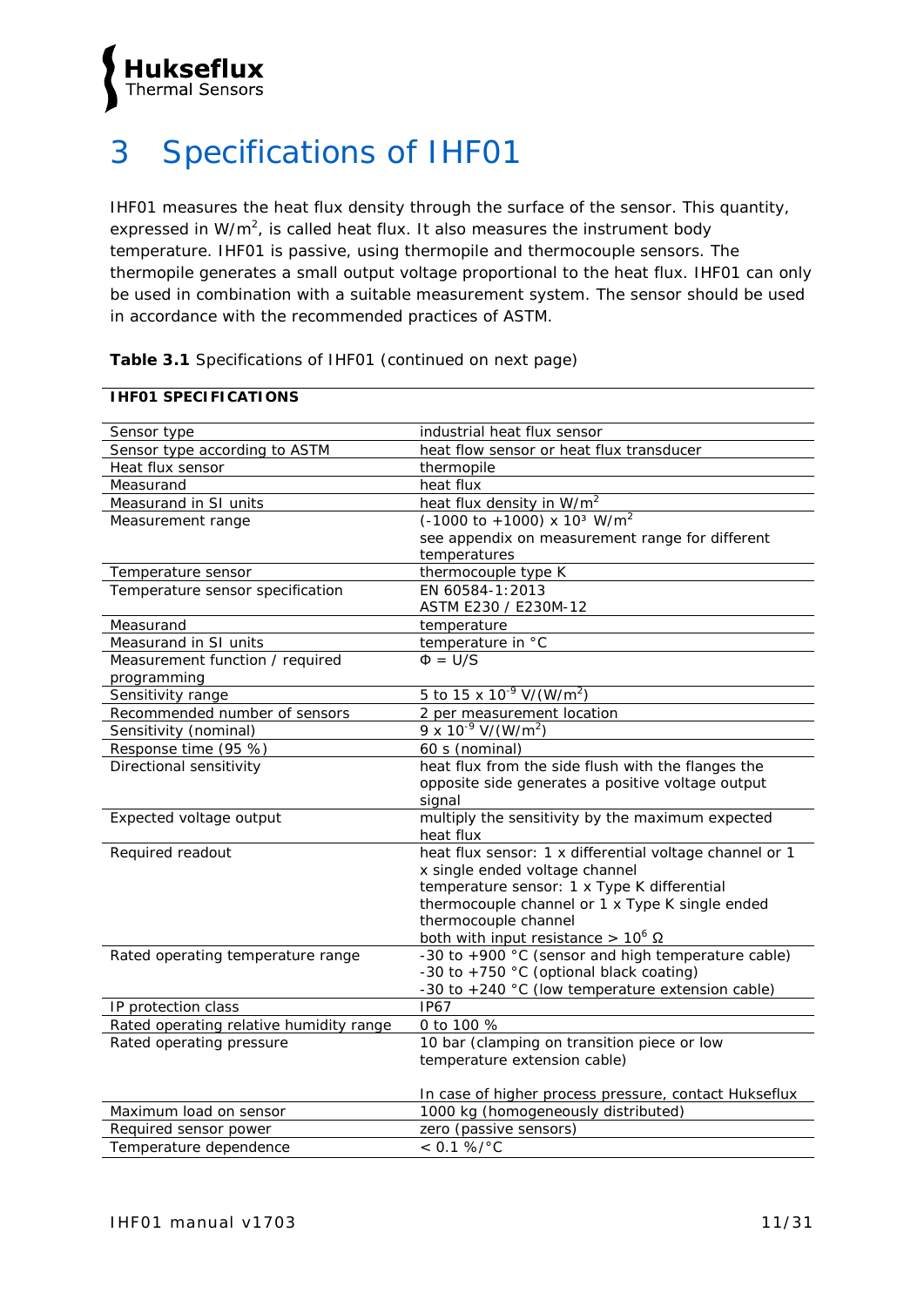

| Non-stability                           | < 1 %/yr (for typical use)                                                     |
|-----------------------------------------|--------------------------------------------------------------------------------|
| Sensor diameter                         | 40 x $10^{-3}$ m                                                               |
| Sensor thickness                        | $6 \times 10^{-3}$ m                                                           |
| Sensor thermal resistance               | $0.4 \times 10^{-3}$ K/(W/m <sup>2</sup> )                                     |
| Sensor thermal conductivity             | 15 W/( $m$ ·K)                                                                 |
| Heat flux sensor resistance (nominal)   | 100 $Ω$ (standard cable lengths)                                               |
| Temperature sensor resistance (nominal) | 60 $\Omega$ (standard cable lengths)                                           |
| Standard cable lengths                  |                                                                                |
| High-temperature cable                  | 1 m (see options)                                                              |
| Low-temperature extension cable         | 3 m (see options)                                                              |
| Low-temperature extension cable:        | $0.1$ Ω/m (nominal)                                                            |
| heat flux sensor cable resistance       |                                                                                |
| High-temperature cable:                 | 110 $Ω/m$ (nominal)                                                            |
| heat flux sensor cable resistance       |                                                                                |
| Low-temperature extension cable:        | $3 \Omega/m$ (nominal)                                                         |
| temperature sensor cable resistance     |                                                                                |
| High-temperature cable:                 | 50 $Ω/m$ (nominal)                                                             |
| temperature sensor cable resistance     |                                                                                |
| High-temperature cable diameter         | $5 \times 10^{-3}$ m<br>$4.5 \times 10^{-3}$ m                                 |
| Low-temperature extension cable         |                                                                                |
| diameter                                | $10 \times 10^{-3}$ m                                                          |
| Transition piece diameter               | 1 x engraving on the transition piece, showing serial                          |
| Marking                                 | number                                                                         |
| Gross weight including 1 and 3 m cable  | $0.60$ kg                                                                      |
| Net weight including 1 and 3 m cable    | $0.25$ kg                                                                      |
| Packaging                               | plastic case of 265 x 226 x 50 mm                                              |
| <b>INSTALLATION AND USE</b>             |                                                                                |
| Standards governing use of the          | ASTM C1041-85 (2007) Standard Practice for In-Situ                             |
| instrument                              | Measurements of Heat Flux in Industrial Thermal                                |
|                                         | Insulation Using Heat Flux Transducers                                         |
| Orientation                             | the side flush with the flanges must be in contact with                        |
|                                         | the object on which the sensor is mounted                                      |
| Installation                            | see recommendations in this user manual. Avoid                                 |
|                                         | mechanical force on the flanges, sensor body and                               |
|                                         | sensor-to-cable transition.                                                    |
| Cable extension                         | see options: longer cables, extension cable and                                |
|                                         | connectors                                                                     |
| Optional connectors on IHF01 cable and  | female receptable LEMO PCA.1S.304.CLLC47                                       |
| extension cable                         | male plug LEMO FFA.1S.304.CLAC47                                               |
| <b>CALIBRATION</b>                      |                                                                                |
| Calibration traceability                | to SI units                                                                    |
| Product certificate                     | included                                                                       |
|                                         | (showing calibration result and traceability)                                  |
| Calibration method                      | method IHFC, according to ASTM C1130                                           |
| Calibration hierarchy                   | From SI through international standards and through                            |
|                                         | an internal mathematical procedure                                             |
| Calibration uncertainty                 | $\pm$ 10 % (k = 2)                                                             |
| Recommended recalibration interval      | 2 years                                                                        |
| Calibration reference conditions        | 30 °C, heat flux of 23 x 10 <sup>3</sup> W/m <sup>2</sup> , mounted on a water |
|                                         | cooled aluminium heat sink, thermal conductivity of the                        |
|                                         | surrounding environment 0.0 W/(m·K)                                            |
| Validity of calibration                 | based on experience the instrument sensitivity will not                        |
|                                         | change during storage. During use the instrument                               |
|                                         | "non-stability" specification is applicable.                                   |

### **Table 3.1** *Specifications of IHF01 (started on previous page)*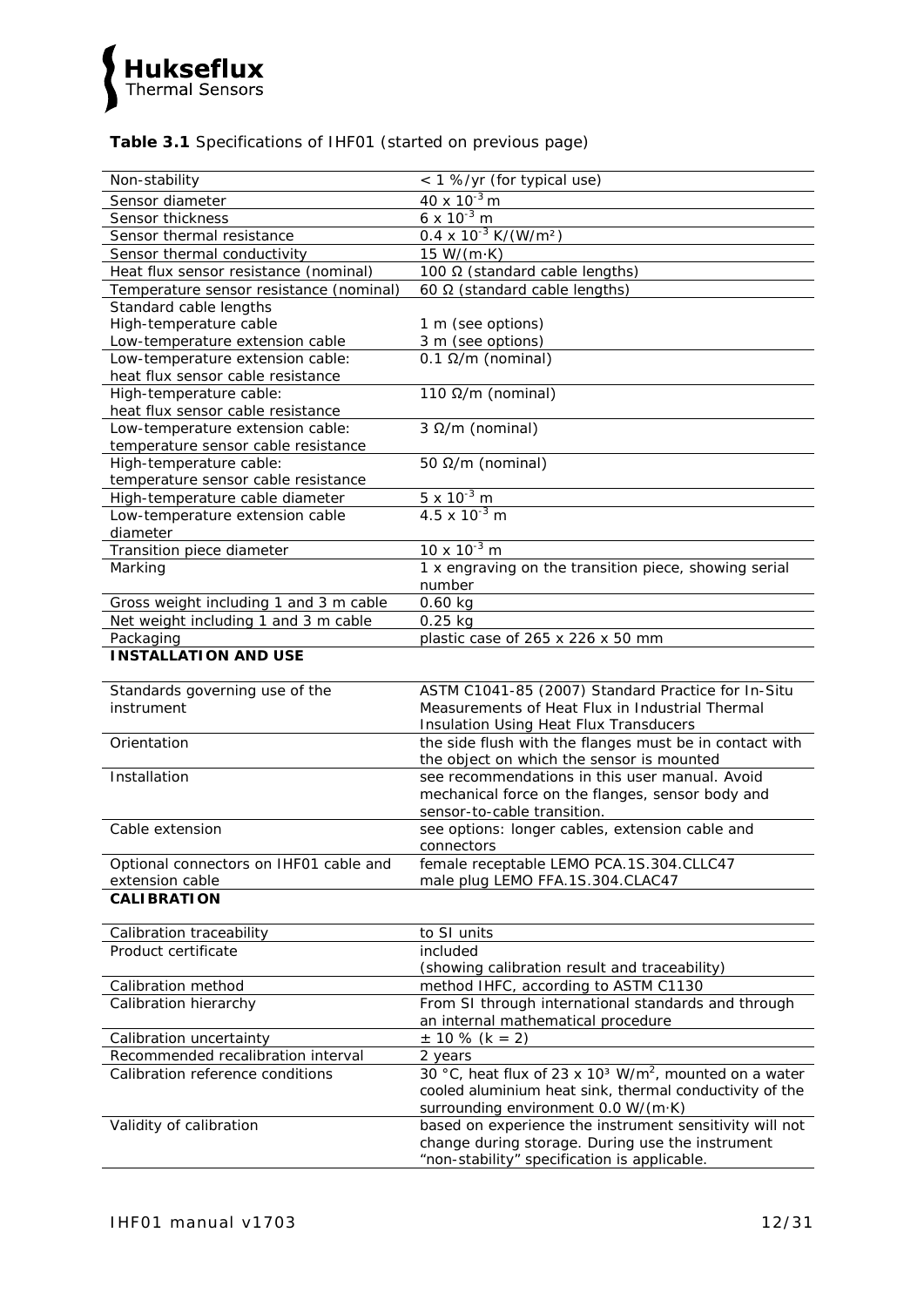

| Field calibration                      | is possible by comparison to a calibration reference     |
|----------------------------------------|----------------------------------------------------------|
|                                        | sensor. Usually mounted side by side. Preferably         |
|                                        | reference and field sensor of the same model and         |
|                                        | brand. Typical duration of test $> 24$ h.                |
| Temperature sensor tolerance class     | IEC 60584-1:2013: type K, tolerance class 1              |
| Temperature sensor error limits        | according to IEC 60584-1: 2013 or ASTM E230 /            |
|                                        | E230M-12                                                 |
| <b>MEASUREMENT ACCURACY</b>            |                                                          |
|                                        |                                                          |
| Uncertainty of the measurement         | statements about the overall measurement                 |
|                                        | uncertainty can only be made on an individual basis.     |
|                                        | see the chapter on uncertainty evaluation.               |
| <b>VERSIONS / OPTIONS</b>              |                                                          |
| Order code                             | HF01 - cable length high temperature in m - cable        |
|                                        | length low temperature extension cable in m              |
| Longer cables                          | longer cables (specify total cable length for both cable |
|                                        | types in m)                                              |
| EC type examination certificate (ATEX) | II 2 G EEX d IIC T6                                      |
| With black coating                     | top side of sensor coated black                          |
|                                        | see appendix on black coating                            |
| Extension cable                        | extension cable with 2 connectors matching cable         |
|                                        | connector and chassis connector                          |
|                                        | (specify cable length in m)                              |
| Connector                              | connector at IHF01 cable end                             |
| Chassis connector                      | chassis connector with internal wiring                   |
|                                        | (colour code of wiring identical to cable colour code)   |

### **Table 3.1** *Specifications of IHF01 (started on previous 2 pages)*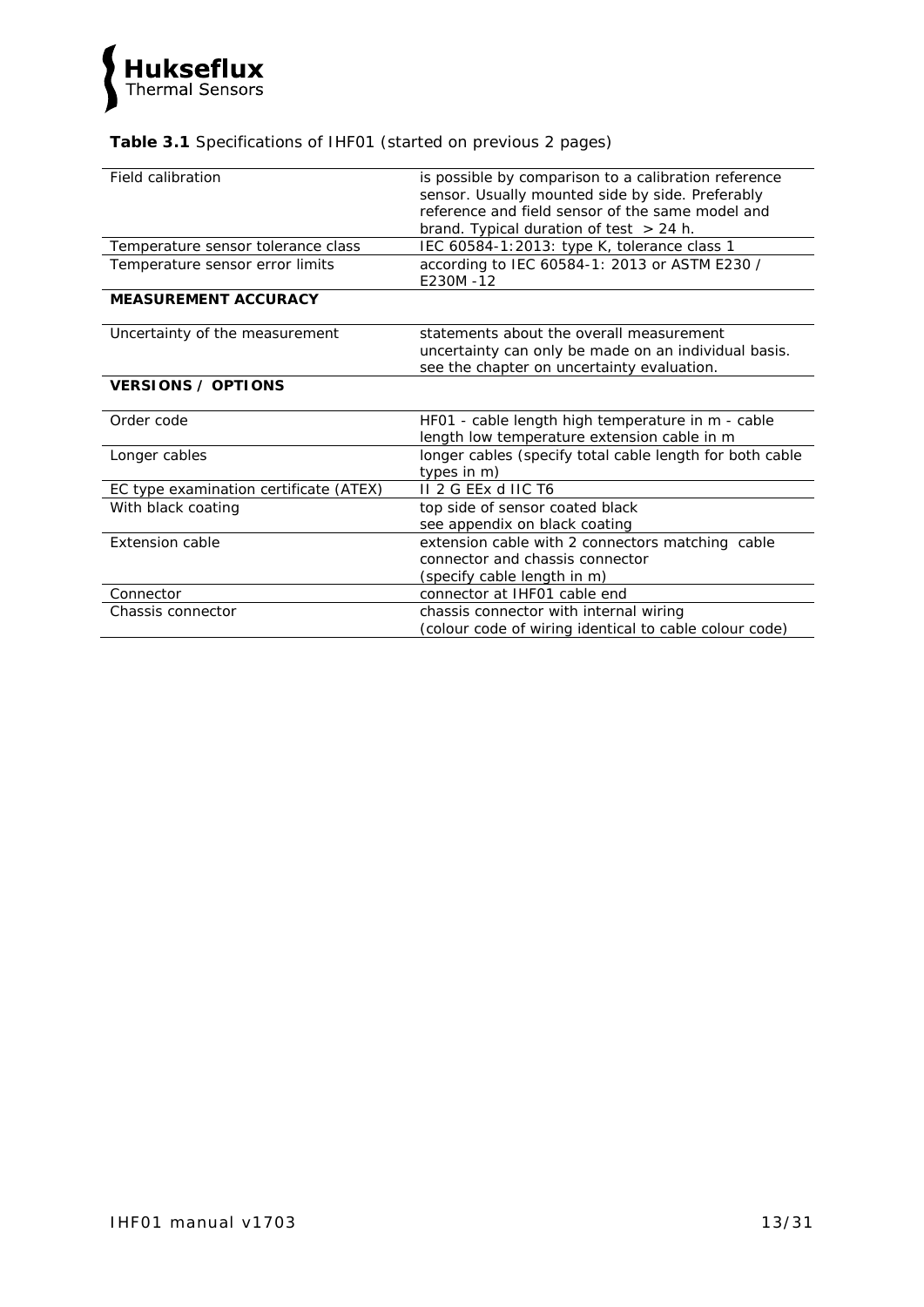

### <span id="page-13-0"></span>**3.1 Dimensions of IHF01**



**Figure 3.1.1** *IHF01 industrial heat flux sensor dimensions in x 10-3 m. T marks the location of the temperature measurement*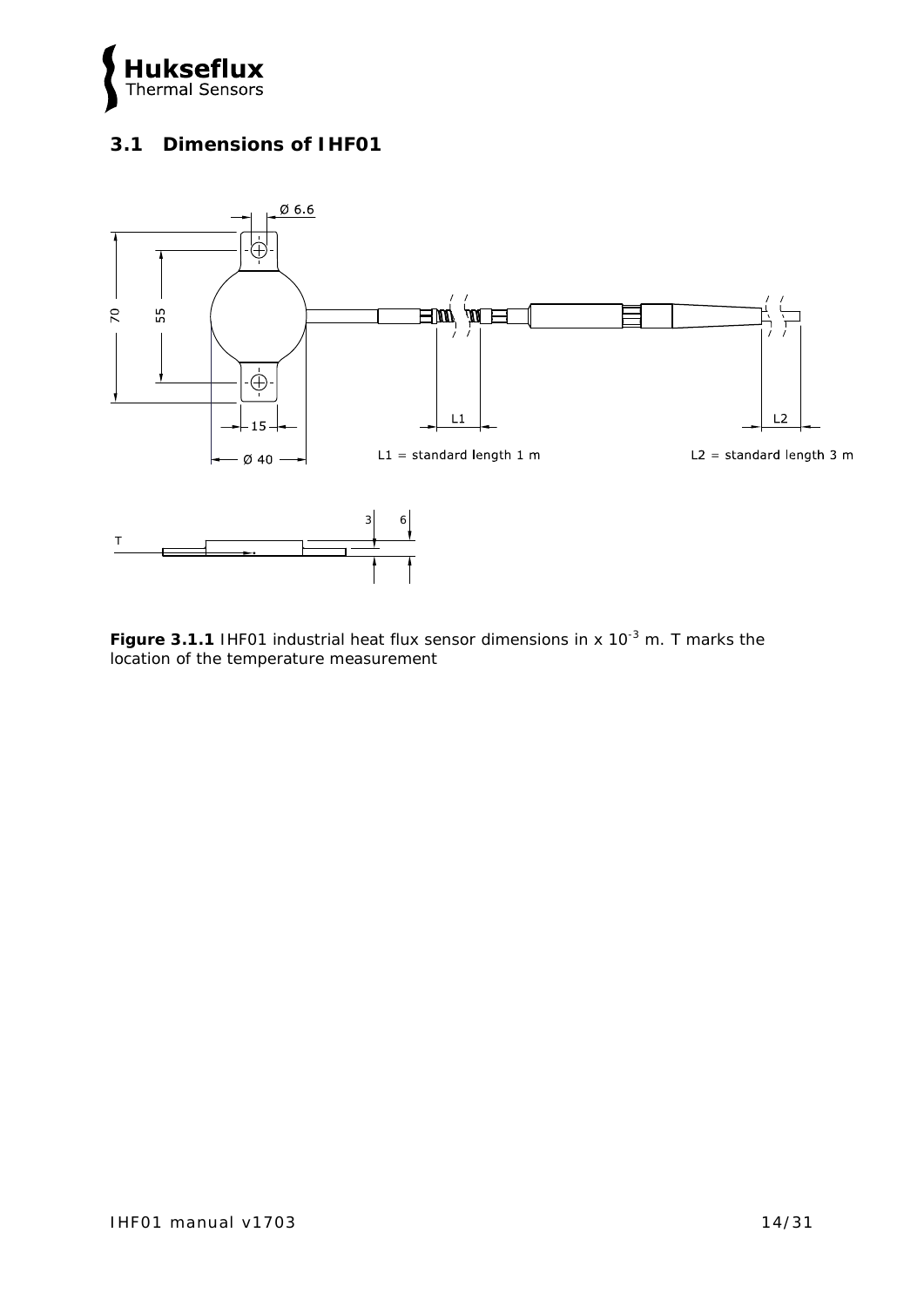

### <span id="page-14-0"></span>4 Standards and recommended practices for use

IHF01 should be used in accordance with the recommended practices of ASTM.

### <span id="page-14-1"></span>**4.1 Heat flux measurement in industry**

Many IHF01 sensors measure on industrial walls and metal surfaces, estimating the installation's energy balance and the thermal transmission of walls. Typically the total measuring system consists of multiple heat flux- and temperature sensors. In many cases heat flux sensors are used for trend-monitoring. In such cases reproducibility is more important than absolute measurement accuracy.



**Figure 4.1.1** *Example of an IHF01 industrial heat flux sensor mounted on a wall using spring-loaded bolts and tack-welded threads. The sensor is mounted on a well prepared flat surface.*

Table 4.1.1 contains a listing of applicable standards. We recommend users to purchase the latest version of the standard.

#### 4.1.1 Applicable standards

| Table 4.1.1 Standards with recommendations for instrument use in industry |  |  |  |
|---------------------------------------------------------------------------|--|--|--|
|---------------------------------------------------------------------------|--|--|--|

| STANDARDS FOR INSTRUMENT USE FOR BUILDING ENVELOPE THERMAL RESISTANCE |                         |  |
|-----------------------------------------------------------------------|-------------------------|--|
| <b>MEASUREMENT</b>                                                    |                         |  |
| ASTM STANDARD                                                         | EQUIVALENT ISO STANDARD |  |
| ASTM C1041-10 Standard Practice for In-Situ                           | Not available           |  |
| Measurements of Heat Flux in Industrial                               |                         |  |
| Thermal Insulation Using Heat Flux Transducers.                       |                         |  |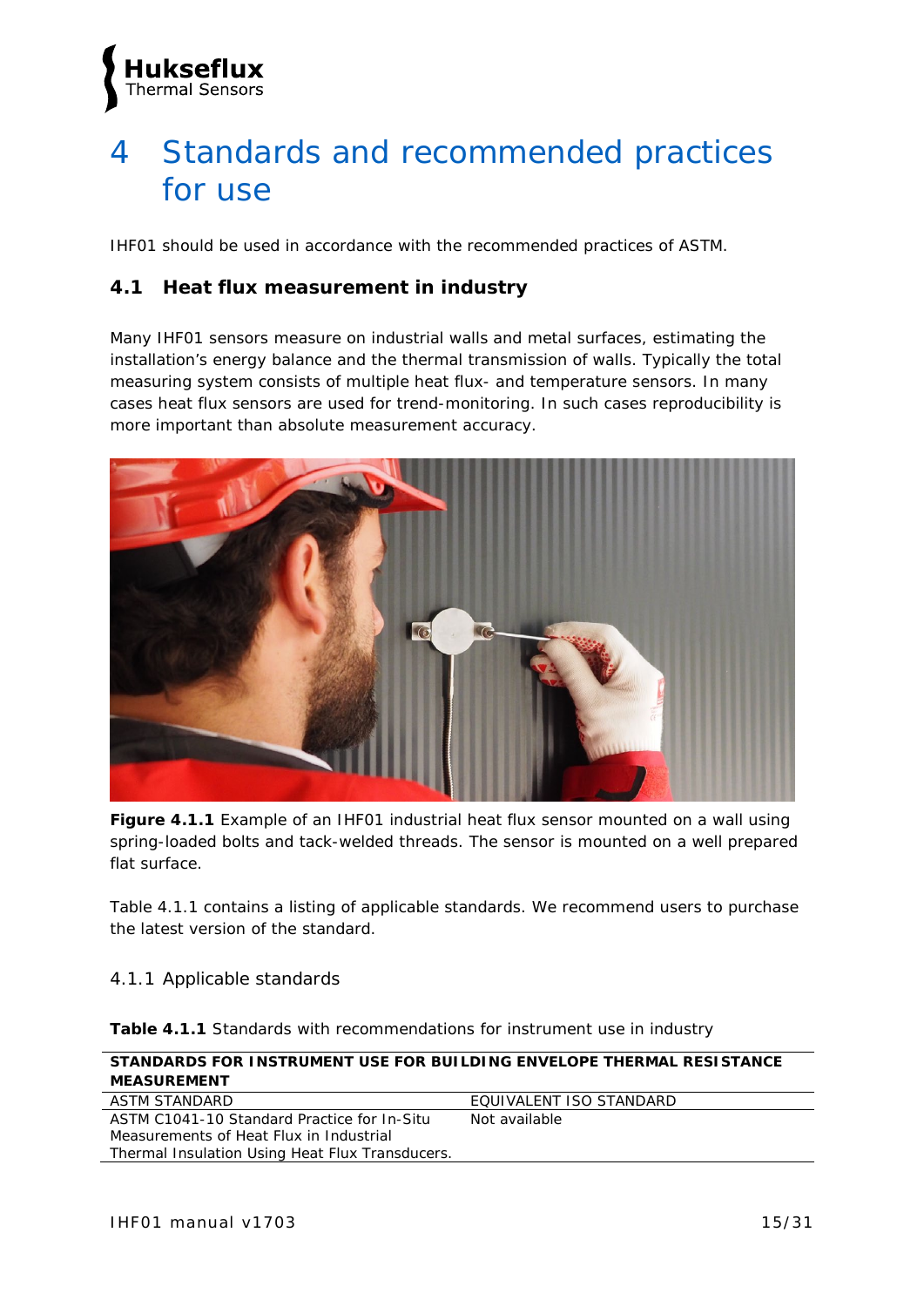

### <span id="page-15-0"></span>5 Installation of IHF01

### <span id="page-15-1"></span>**5.1 Site selection and installation in industry**

**Table 5.1.1** *Recommendations for installation of IHF01 heat flux sensors* 

| Location                                                                            | choose a location that is representative of the process that is analysed<br>if possible, avoid exposure to sun, rain, etc.<br>do not expose to drafts and lateral heat fluxes<br>do not mount in the vicinity of thermal bridges, cracks, heating or cooling<br>devices and fans                                                                                                                                                                                                      |
|-------------------------------------------------------------------------------------|---------------------------------------------------------------------------------------------------------------------------------------------------------------------------------------------------------------------------------------------------------------------------------------------------------------------------------------------------------------------------------------------------------------------------------------------------------------------------------------|
| Performing a<br>representative<br>measurement /<br>recommended<br>number of sensors | we recommend using > 2 sensors per measurement location. This<br>redundancy also improves the assessment of the measurement accuracy                                                                                                                                                                                                                                                                                                                                                  |
| Orientation                                                                         | mount with the flanges flush with the object, see figure 5.1.1. Mounted<br>on vertical surfaces, the cable exit from the sensor should point down.                                                                                                                                                                                                                                                                                                                                    |
| Surface cleaning and<br>levelling                                                   | create a clean and smooth surface with a diameter of 70 x $10^{-3}$ m, so that<br>the air gap between sensor and object surface is less than $0.2 \times 10^{-3}$ m                                                                                                                                                                                                                                                                                                                   |
| Mechanical mounting:<br>using the mounting<br>flanges                               | the sensor body withstands only limited pressure and strain.<br>users should not exert significant mechanical force on the flanges.<br>tack-weld or screw M6 thread to the surface on which IHF01 is mounted<br>at a hart-to-hart distance of 55 $\times$ 10 <sup>-3</sup> m. Bolts holding the sensor should<br>be used for positioning and for loose fixation only, and should be spring-<br>loaded to guarantee good sensor to surface contact without exerting too<br>much force. |
| Mechanical mounting:<br>clamping                                                    | clamp on the transition piece or low temperature extension cable using a<br>compression fitting                                                                                                                                                                                                                                                                                                                                                                                       |
| Permanent<br>installation                                                           | for long-term installation, fill up the space between sensor and object, for<br>example with high-temperature thread paste (Molykote P37 thead paste,<br>specified rated to 1400 °C) or with a graphite packing material<br>(Egraflex GTC 0.3 mm thickness rated to 450 °C). Use this in<br>combination with the spring-loaded threads. We discourage the use of<br>thermal paste because it tends to dry out.                                                                        |
| Signal amplification                                                                | see the paragraph on electrical connection                                                                                                                                                                                                                                                                                                                                                                                                                                            |
| Mounting in high<br>pressure environment                                            | use a sealed compression fitting, either around the transition piece or<br>around the low temperature extension cable                                                                                                                                                                                                                                                                                                                                                                 |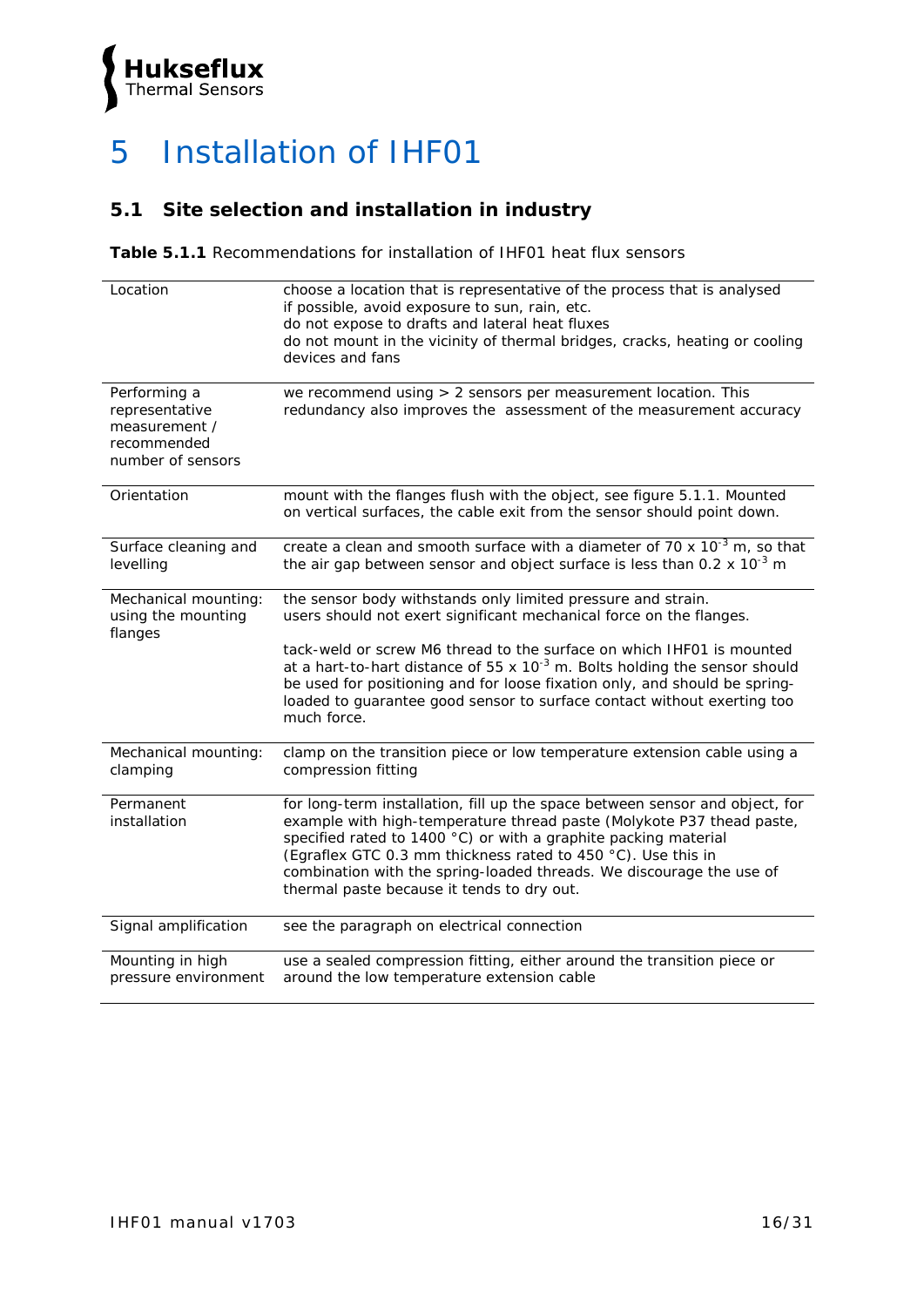



**Figure 5.1.1** *Installation of IHF01 with spring-loaded bolts (not included with IHF01) using tack-welds on a well-prepared flat surface*



**Figure 5.1.2** *Installation of IHF01*

- *(1) M6 bolt*
- *(2) spring loaded M6 thread*
- *(3) tack-weld*
- *(4) IHF01 side of object to be measured, flush with flanges*
- *(5) heat flux generating positive signal*
- *(6) for long-term installation, apply high-temperature thread paste or a graphite packing material*
- *(7) mounting flange*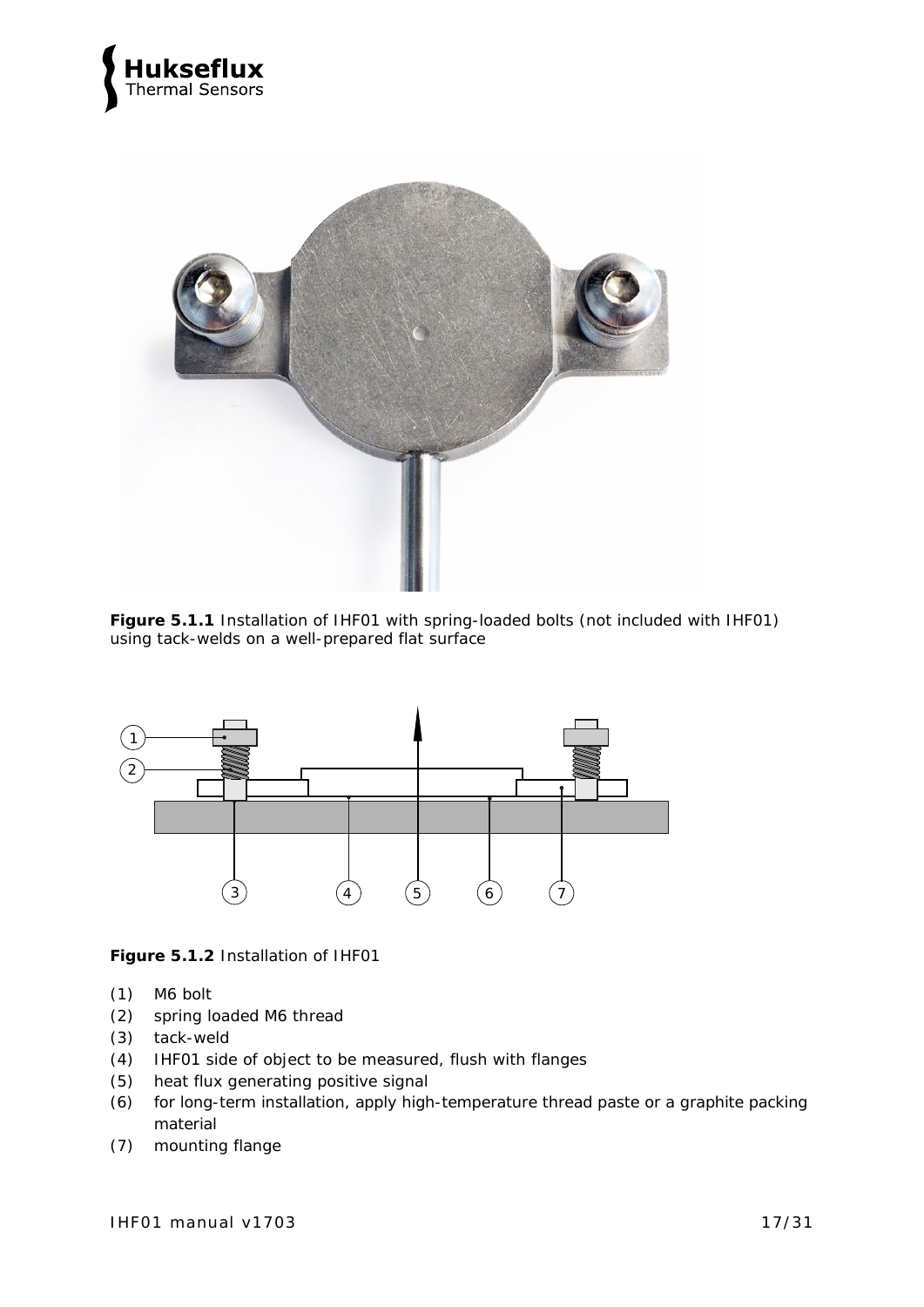

### <span id="page-17-0"></span>**5.2 Electrical connection**

A heat flux sensor should be connected to a measurement system, typically a so-called datalogger. IHF01 is a passive sensor that does not need any power, neither for the heat flux sensor, nor for the temperature sensor. Cables may act as a source of distortion, by picking up capacitive noise. We recommend keeping the distance between a datalogger or amplifier and the sensor as short as possible. For cable extension, see the appendix on this subject.

| <b>Table 5.2.1</b> The electrical connection of IHF01. The shield is not connected to the |  |  |  |
|-------------------------------------------------------------------------------------------|--|--|--|
| stainless steel sensor body or the cable transition piece                                 |  |  |  |

|                             | <b>WIRE</b>  |
|-----------------------------|--------------|
| heat flux signal $[+]$      | <b>Red</b>   |
| heat flux signal $[-]$      | <b>Black</b> |
| thermocouple type $K$ [+]   | Green        |
| thermocouple type $K$ $[-]$ | White        |
| shield                      | Grey         |



**Figure 5.2.1** *IHF01 as delivered in its standard configuration*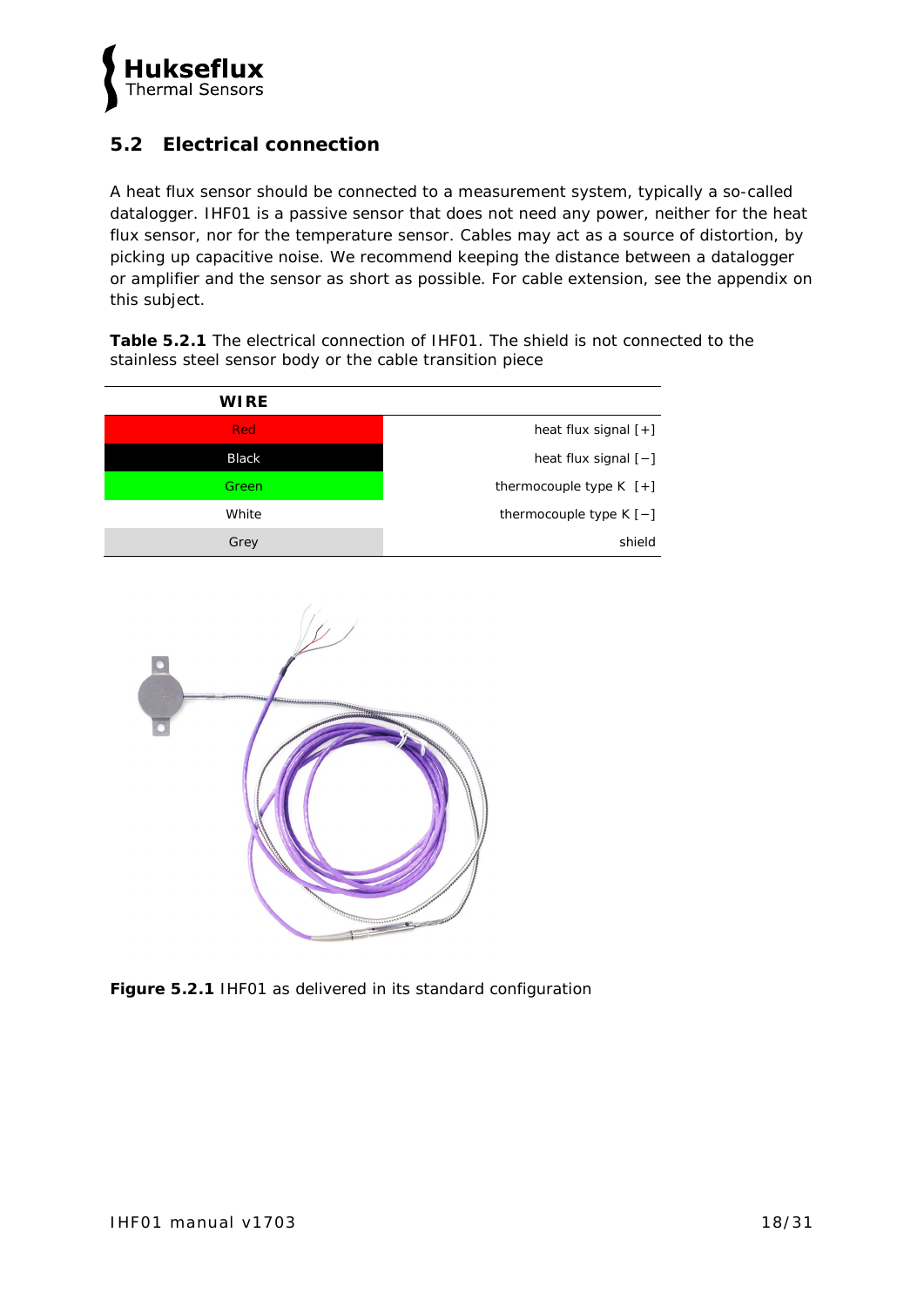

### <span id="page-18-0"></span>**5.3 Requirements for data acquisition / amplification**

The selection and programming of dataloggers is the responsibility of the user. Please contact the supplier of the data acquisition and amplification equipment to see if directions for use with the IHF01 are available.

**Table 5.3.1** *Requirements for data acquisition and amplification equipment for IHF01 in the standard configuration* 

| Capability to measure small voltage<br>signals    | preferably: $< 5 \times 10^{-6}$ V uncertainty<br>Minimum requirement: 20 x 10 <sup>-6</sup> V uncertainty<br>(valid for the entire expected temperature range of the<br>acquisition / amplification equipment)                                                                                                                                                                                            |
|---------------------------------------------------|------------------------------------------------------------------------------------------------------------------------------------------------------------------------------------------------------------------------------------------------------------------------------------------------------------------------------------------------------------------------------------------------------------|
| Capability for the data logger or the<br>software | to store data, and to perform division by the sensitivity to<br>calculate the heat flux.<br>$\Phi = U/S$ (Equation 0.1)                                                                                                                                                                                                                                                                                    |
| type K                                            | Capability to measure thermocouple preferably: measurement uncertainty within $\pm$ 3 °C                                                                                                                                                                                                                                                                                                                   |
| Data acquisition input resistance                 | $> 1 \times 10^6$ Q                                                                                                                                                                                                                                                                                                                                                                                        |
| Open circuit detection<br>(WARNING)               | open-circuit detection should not be used, unless this is done<br>separately from the normal measurement by more than 5<br>times the sensor response time and with a small current<br>only. Thermopile and thermocouple sensors are sensitive to<br>the current that is used during open circuit detection. The<br>current will generate heat, which is measured and will<br>appear as a temporary offset. |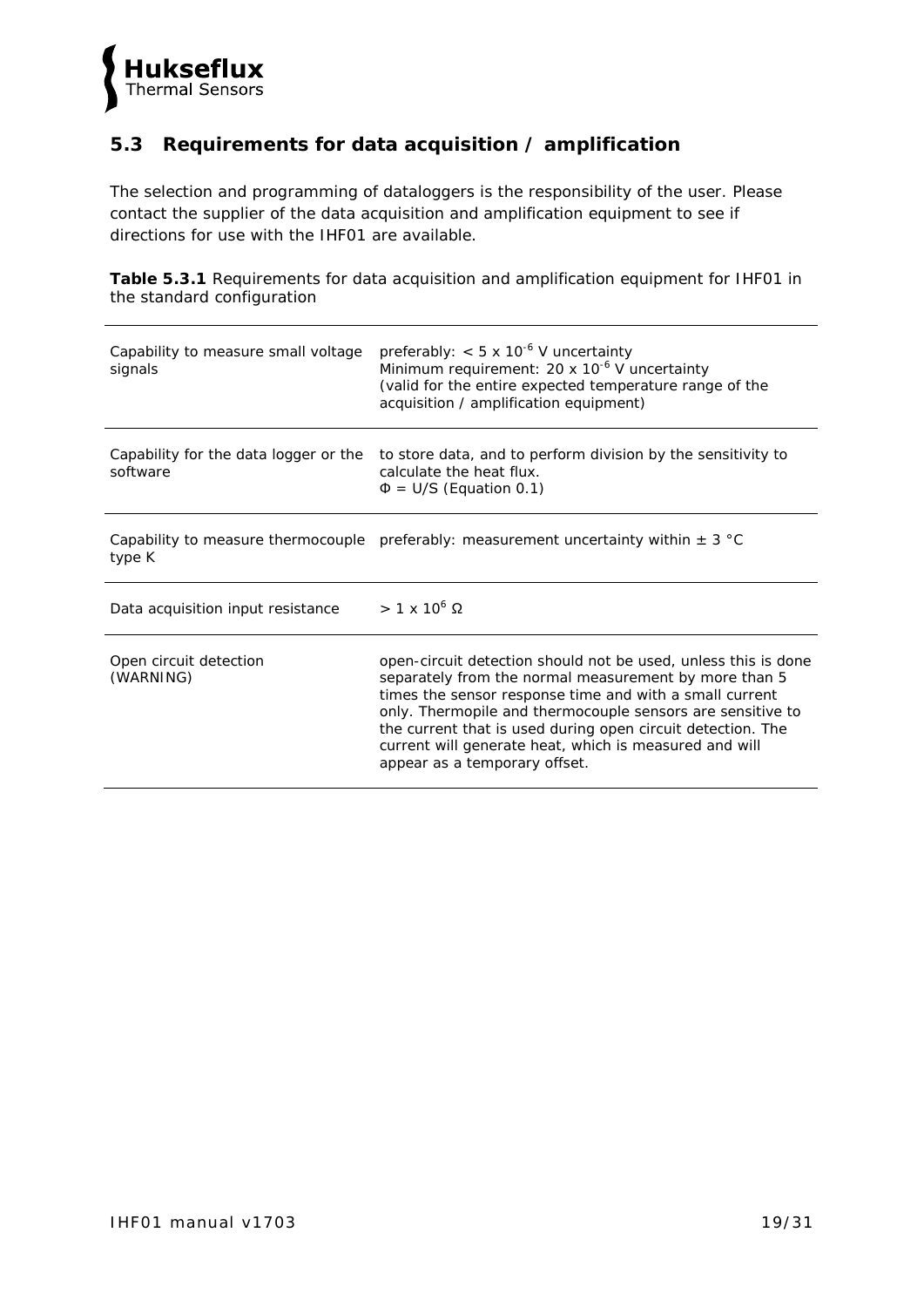

### <span id="page-19-0"></span>6 Maintenance and trouble shooting

### <span id="page-19-1"></span>**6.1 Recommended maintenance and quality assurance**

IHF01 measures reliably at a low level of maintenance. Unreliable measurement results are detected by scientific judgement, for example by looking for unreasonably large or small measured values. The preferred way to obtain a reliable measurement is a regular critical review of the measured data, preferably checking against other measurements.

**Table 6.1.1** *Recommended maintenance of IHF01. If possible the data analysis is done on a daily basis.*

| MINIMUM RECOMMENDED HEAT FLUX SENSOR MAINTENANCE |                 |                        |                                                                                                                                                                                                                                                                                                                                                                 |  |
|--------------------------------------------------|-----------------|------------------------|-----------------------------------------------------------------------------------------------------------------------------------------------------------------------------------------------------------------------------------------------------------------------------------------------------------------------------------------------------------------|--|
|                                                  | <b>INTERVAL</b> | <b>SUBJECT</b>         | ACTION                                                                                                                                                                                                                                                                                                                                                          |  |
|                                                  | 1 week          | data analysis          | compare measured data to the maximum possible or<br>maximum expected heat flux and to other measurements for<br>example from nearby or redundant instruments. Historical<br>seasonal records can be used as a source for expected values.<br>Look for any patterns and events that deviate from what is<br>normal or expected. Compare to acceptance intervals. |  |
| $\mathcal{P}$                                    | 6 months        | inspection             | inspect cable quality, inspect mounting, inspect location of<br>installation<br>look for seasonal patterns in measurement data                                                                                                                                                                                                                                  |  |
| 3                                                | 2 years         | recalibration          | recalibration by comparison to a calibration standard<br>instrument in the field, see following paragraphs.<br>recalibration by the sensor manufacturer                                                                                                                                                                                                         |  |
| 4                                                |                 | lifetime<br>assessment | judge if the instrument will be reliable for another 2 years, or<br>if it should be replaced                                                                                                                                                                                                                                                                    |  |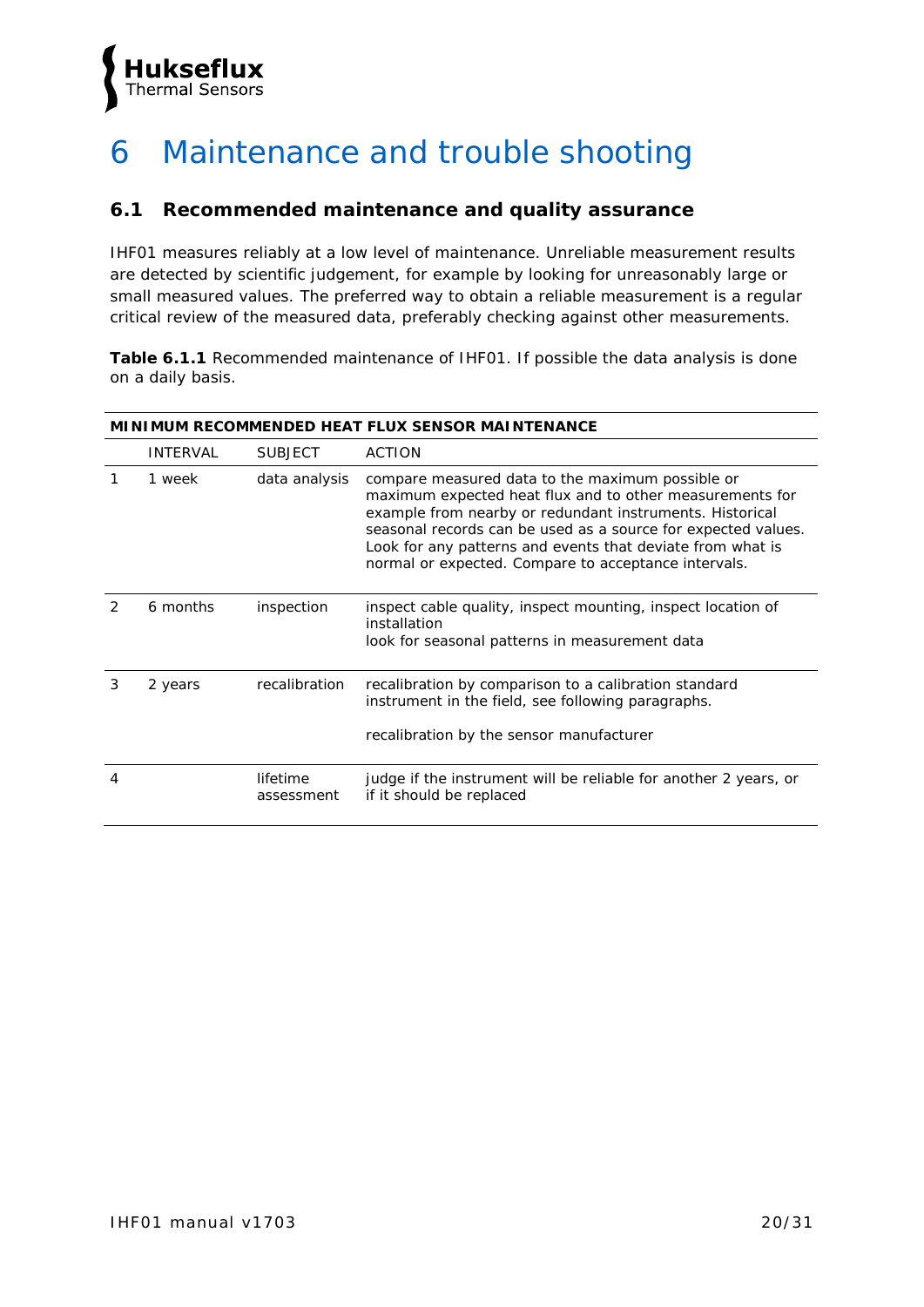

### <span id="page-20-0"></span>**6.2 Trouble shooting**

### **Table 6.2.1** *Trouble shooting for IHF01*

| General                                                   | Inspect the sensor for any damage. Inspect the quality of mounting / installation.<br>Inspect if the wires are properly attached to the data logger.<br>Check the condition of the cable.<br>Inspect the connection of the shield (typically connected at the datalogger side).<br>Check the datalogger program in particular if the right sensitivity is entered. IHF01<br>serial number is engraved on the side of the sensor body. The sensitivity can be<br>found on the product certificate.      |
|-----------------------------------------------------------|--------------------------------------------------------------------------------------------------------------------------------------------------------------------------------------------------------------------------------------------------------------------------------------------------------------------------------------------------------------------------------------------------------------------------------------------------------------------------------------------------------|
|                                                           | Check the electrical resistance of the heat flux sensor between the black [-] and<br>red $[+]$ wires and the thermocouple between the green $[+]$ and white $[.]$ wires.<br>Measure the sensor resistance first with one polarity, then reverse the polarity.<br>Take the average value. Compare the results with the resistance values on the<br>product certificate. Infinite resistance indicates a broken circuit; zero or a lower<br>than 1 $\Omega$ resistance indicates a short circuit.        |
| The sensor<br>does not give<br>any signal                 | Check if the heat flux sensor reacts to heat: put the multimeter at its most<br>sensitive range of DC voltage measurement. Expose the sensor to a strong heat<br>source, for instance using a heat gun. Exposing the side flush with flanges should<br>generate a positive signal, doing the same at the opposite side, the sign of the<br>output voltage reverses.<br>Also look at the reaction of the thermocouple to heat.<br>Check the data acquisition by replacing the sensor with a spare unit. |
| The sensor<br>signal is<br>unrealistically<br>high or low | Check the cable condition looking for cable breaks.<br>Check the data acquisition by applying a 1 $\times$ 10 <sup>-6</sup> V source to it in the<br>1 x 10 <sup>-6</sup> V range. Look at the measurement result. Check if it is as expected.<br>Check the data acquisition by short circuiting the data acquisition input with a<br>10 Ω resistor. Look at the output. Check if the output is close to 0 W/m <sup>2</sup> .                                                                          |
| The sensor<br>signal shows<br>unexpected<br>variations    | Check the presence of strong sources of electromagnetic radiation (radar, radio).<br>Check the condition and connection of the shield.<br>Check the condition of the sensor cable.<br>Check if the cable is not moving during the measurement.                                                                                                                                                                                                                                                         |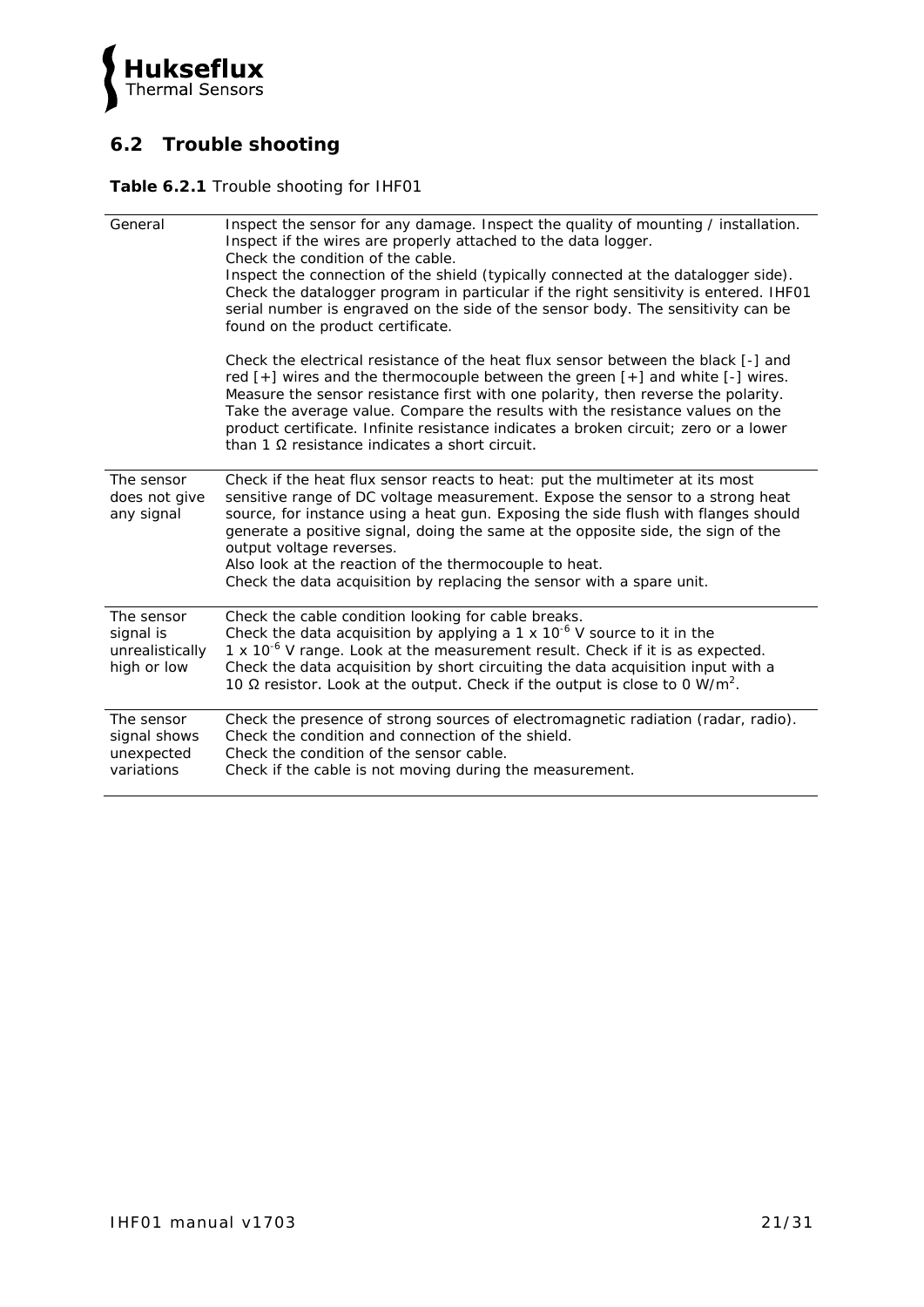

### <span id="page-21-0"></span>**6.3 Calibration and checks in the field**

The recommended calibration interval of heat flux sensors is 2 years. Recalibration of field heat flux sensors is ideally done by the sensor manufacturer.

On-site field calibration is possible by comparison to a calibration reference sensor, usually mounted side by side, alternatively mounted on top of the field sensor.

Hukseflux main recommendations for field calibrations are:

1) to compare to a calibration reference of the same brand and type as the field sensor 2) to connect both to the same electronics, so that electronics errors (also offsets) are eliminated.

3) to mount all sensors on the same platform, so that they have the same body temperature.

4) typical duration of test: > 24 h

5) typical heat fluxes used for comparison:  $> 2 \times 10^3 \text{ W/m}^2$ , preferably  $> 20 \times 10^3 \text{ W/m}^2$ 

6) to correct deviations of more than  $\pm$  20 %. Lower deviations should be interpreted as acceptable and should not lead to a revised sensitivity.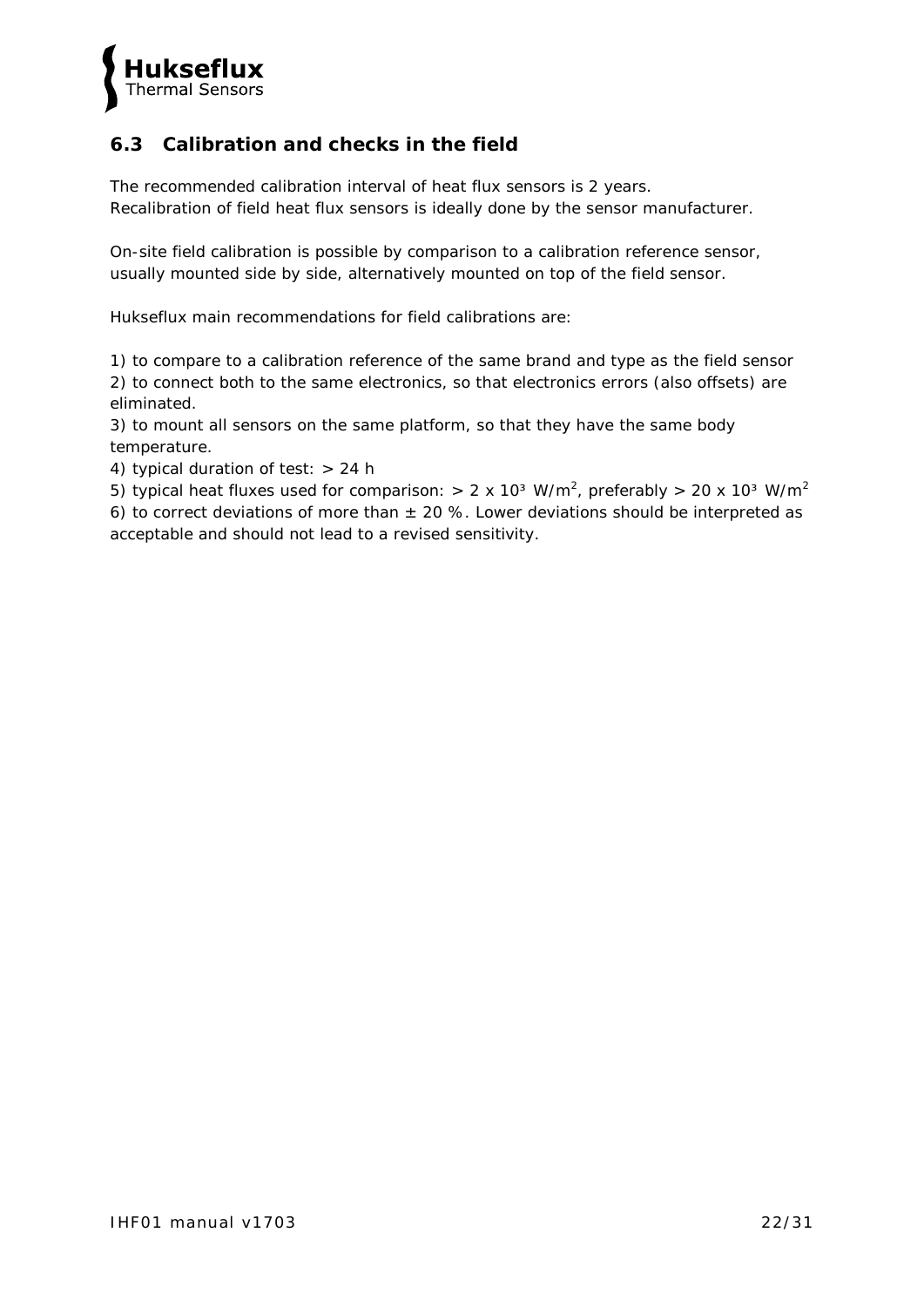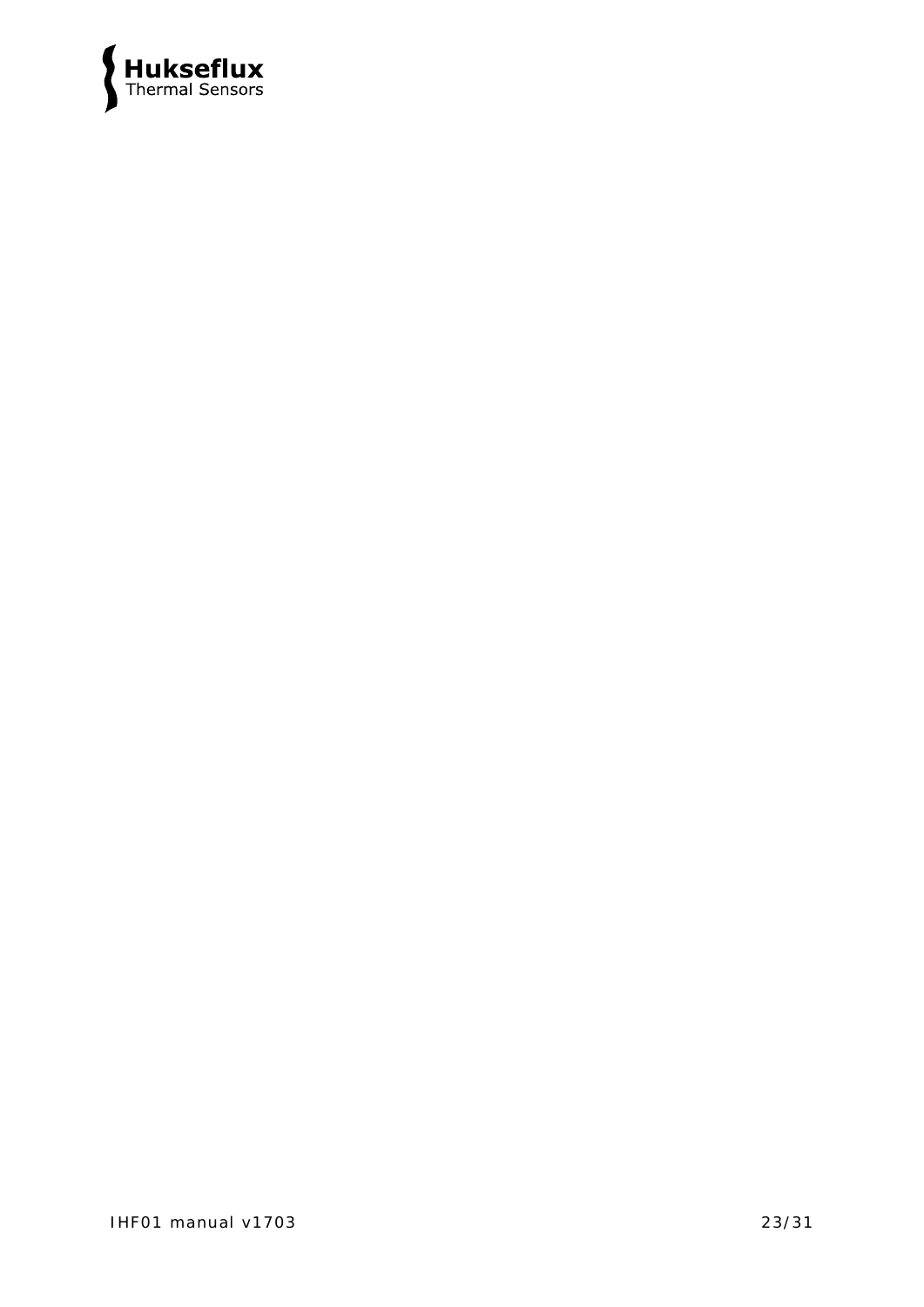

## <span id="page-23-0"></span>7 Appendices

### <span id="page-23-1"></span>**7.1 Appendix on uncertainty evaluation**

If the user wants to perform accurate absolute measurements, as opposed to relative measurements, we recommend that the user calibrates sensors under his own responsibility under "simulated service conditions", and make his own correction for systematic errors and uncertainty evaluation.

The uncertainty of a measurement with IHF01 is a function of:

- calibration uncertainty
- differences between reference conditions during calibration and measurement conditions, for example uncertainty caused by temperature dependence of the sensitivity
- the duration of sensor employment (involving the non-stability)
- application errors: the measurement conditions and environment in relation to the sensor properties, the influence of the sensor on the measurand, the representativeness of the measurement location

If the user knows the total power generated by a process the user may calibrate the heat flux measurement by comparison of heat fluxes multiplied by surface areas to the total generated power. Some users apply (temporary) electrical heaters to calibrate the sensors.

However, in many situations the analysis of trends is sufficient. In that case a high absolute measurement accuracy is not needed, and a formal uncertainty evaluation is not necessary.

### <span id="page-23-2"></span>**7.2 Appendix on cable extension / replacement**

IHF01 is equipped with a high temperature cable and a low temperature extension cable. The standard configuration of IHF01 is with 1 m high temperature cable and 3 m low temperature extension cable. Cable length of both cable types can be specified when ordering.

Keep the distance between data logger or amplifier and sensor as short as possible. Cables may act as a source of distortion by picking up capacitive noise. In an electrically "quiet" environment the IHF01 cable may be extended without problem to 50 metres. If done properly, the sensor signal, although small, will not significantly degrade because the sensor resistance is very low (which results in good immunity to external sources) and because there is no current flowing (so no resistive losses). Cable and connection specifications are summarised in table 7.2.1.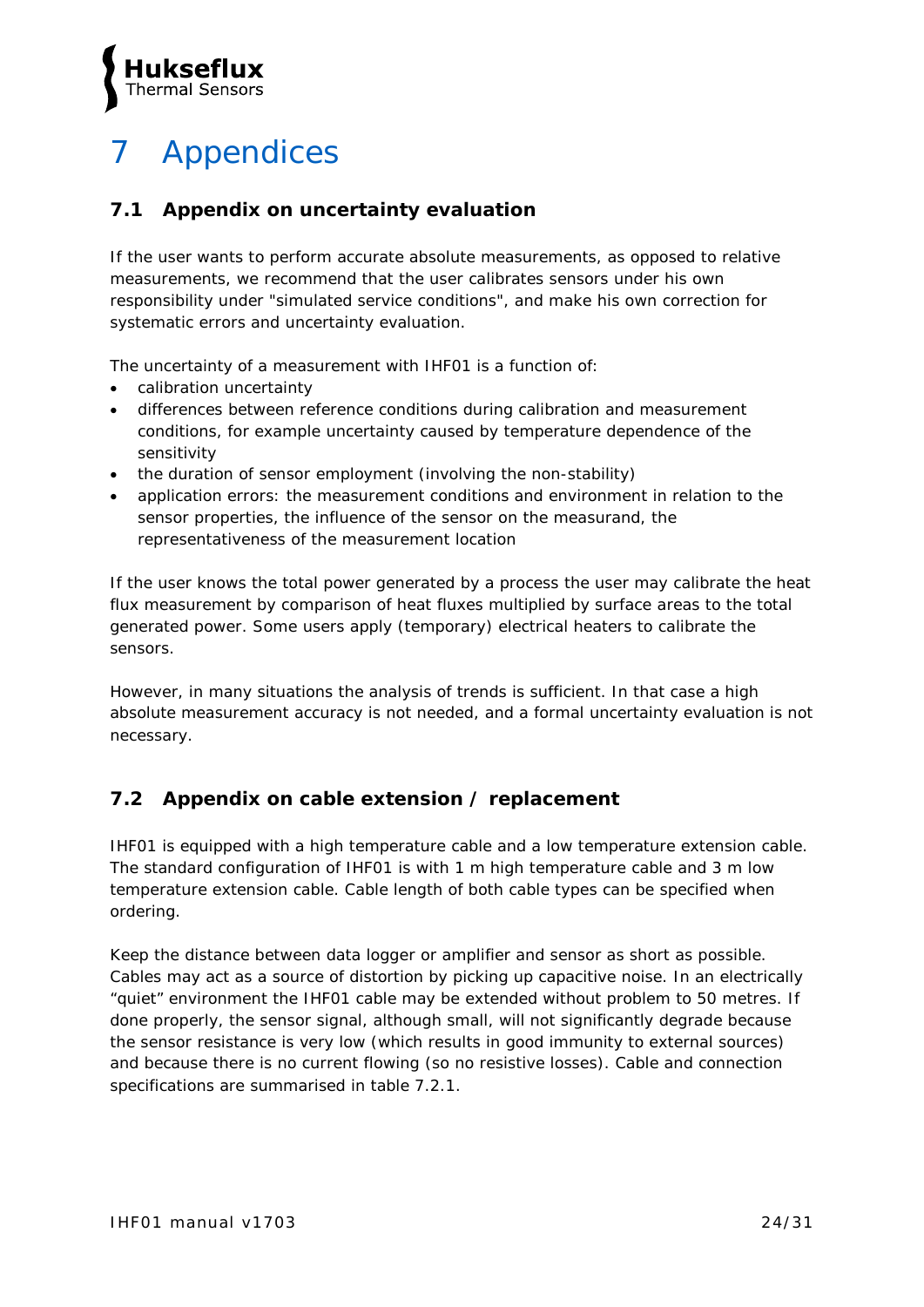

| Cable            | Hukseflux IHF01 high temperature cable (not extendable)<br>Hukseflux IHF01 low temperature extension cable                                                             |
|------------------|------------------------------------------------------------------------------------------------------------------------------------------------------------------------|
| <b>Extension</b> | Use Hukseflux IHF01 extension cable with 2 connectors matching cable<br>connector and chassis connector (specify cable length in m)<br>Use Hukseflux chassis connector |
| Outer diameter   | $4.5 \times 10^{-3}$ m (low temperature extension cable)                                                                                                               |
| Length           | cables should be kept as short as possible, in any case the total cable<br>length should be less than 50 m                                                             |

**Table 7.2.1** *Preferred* s*pecifications for cable extension of IHF01*

### <span id="page-24-0"></span>**7.3 Appendix on calibration hierarchy**

IHF01 factory calibration is traceable from SI through international standards and through an internal mathematical procedure which corrects for known errors. The formal traceability of the generated heat flux is through voltage and current to electrical power and electric power and through length to surface area.

The Hukseflux IHFC method follows the recommended practice of ASTM C1130-07. It relies on a thin heater apparatus according to principles as described in paragraph 4 of ASTM C1114-06, in the single sided mode of operation described in paragraph 8.2 and in ASTM C1044-16.

### <span id="page-24-1"></span>**7.4 Appendix on black coating**

In some applications, it may be desirable for the emissivity of the sensor surface to be more representative of the surroundings.

In these cases, the top side of the sensor may be coated black. Most black paints have an emission of above 0.9.

IHF01 can be delivered with the black coating on the top side of the sensor as an option. The temperature range of the sensor is reduced to -30 to +750  $^{\circ}$ C.

The user may also coat the sensor himself, for example using Rust-Oleum® BBQ & Stove enamel.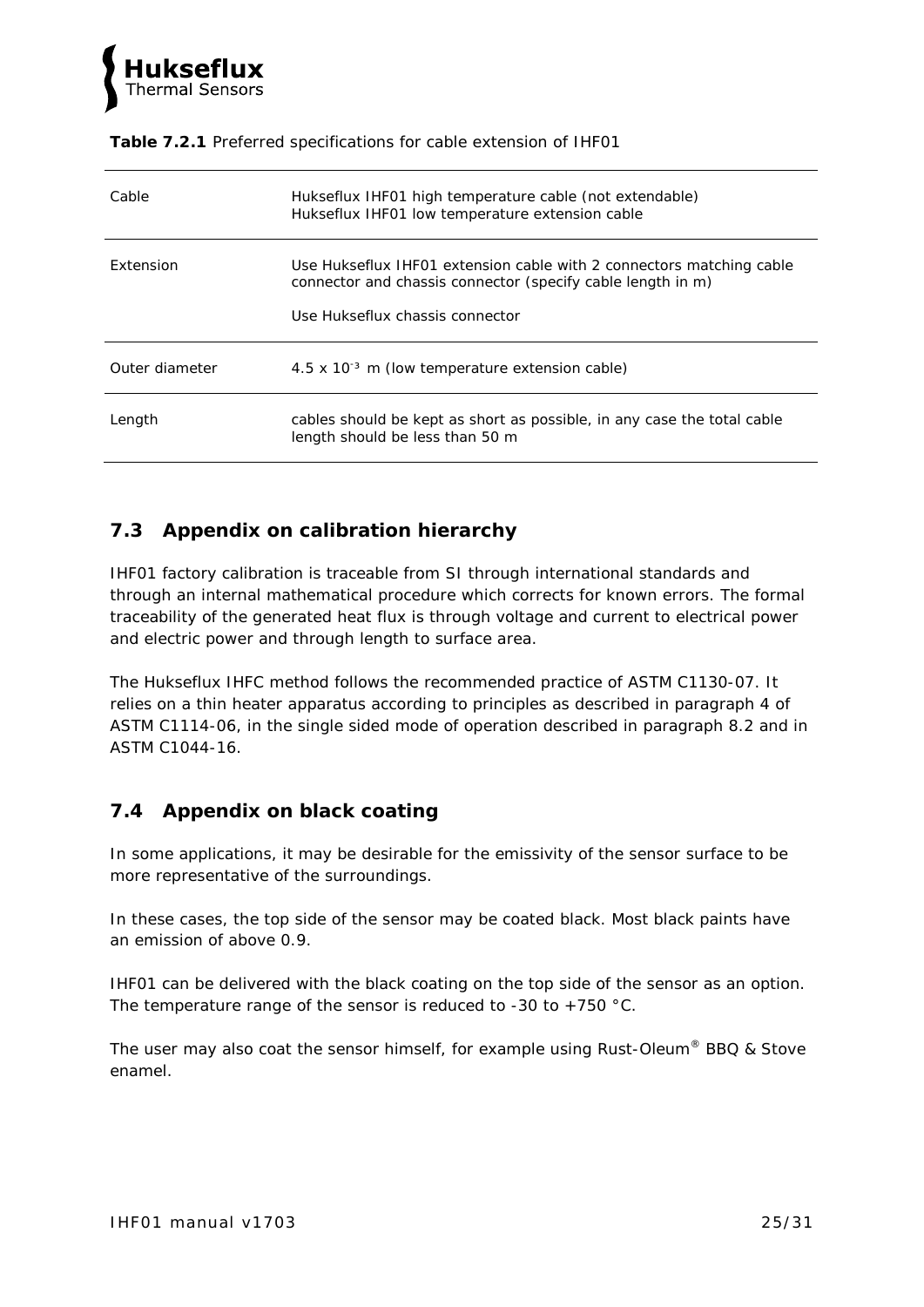

### <span id="page-25-0"></span>**7.5 Appendix on correction for temperature dependence**

The IHF01 calibration reference temperature is 20 °C. In practice, the sensitivity of an IHF01 may depend on the temperature of the sensor.

The temperature dependence of the IHF01 is specified as < 0.1 %/°C.

The actual temperature dependence is not known. Based on the thermal conductivity of the sensor material as a function of temperature, the thermal expansion of the sensor materials, and the Seebeck coefficient of the thermocouple as a function of temperature, we find a theoretical value for the temperature dependence of the sensitivity of -0.05  $%$ /°C.

Users may wish to correct for this temperature dependence.

To correct for the temperature dependence of the sensitivity, use the measurement function

 $\Phi = U/(S·(1 - 0.0005·(T - 20)))$  (Formula 7.5.1)

with Φ the heat flux in W/m<sup>2</sup>, U the IHF01 voltage output in V, S the sensitivity in V/(W/m²) at 20 °C and T the IHF01 temperature.

S is shown on the product certificate.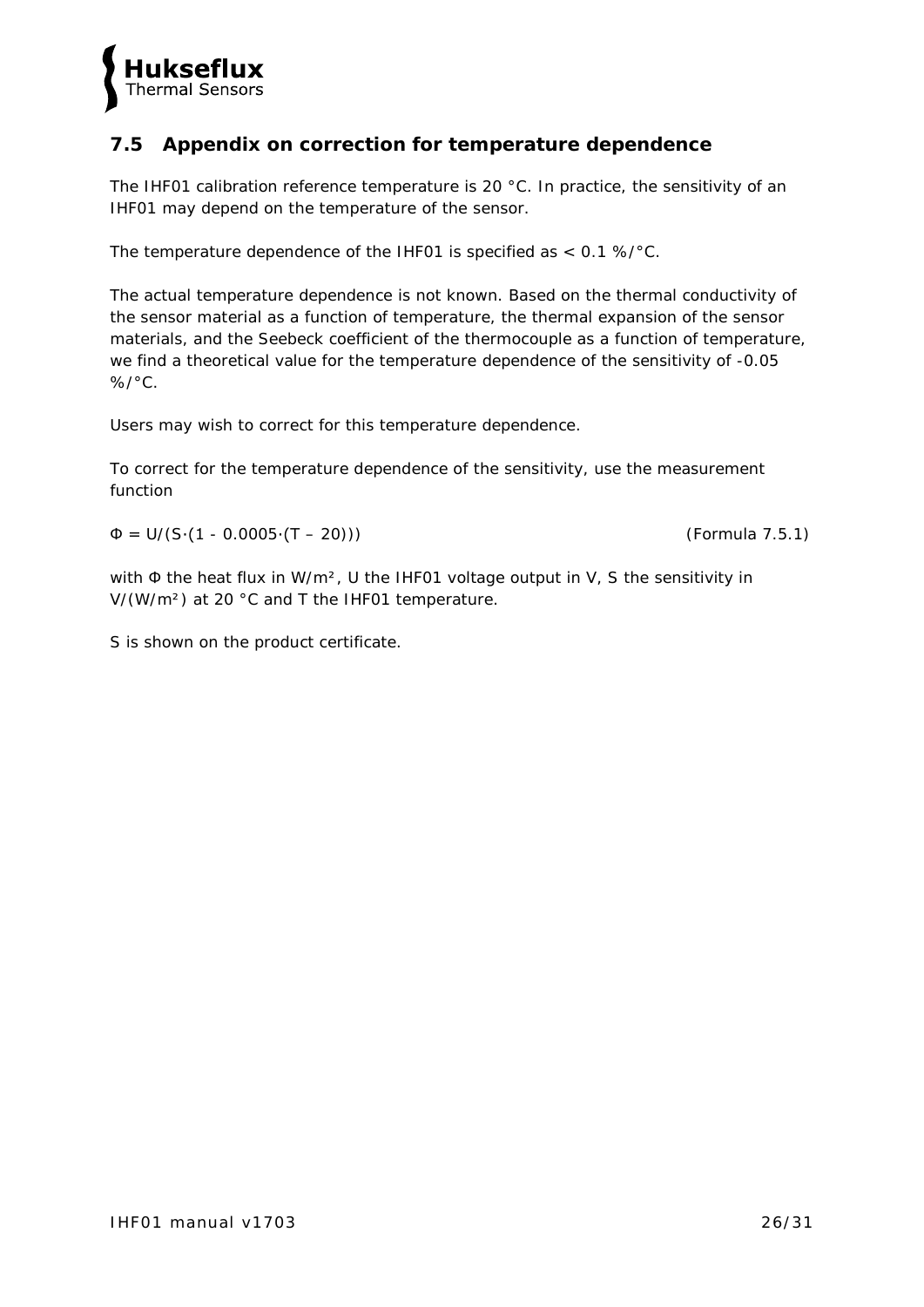

### <span id="page-26-0"></span>**7.6 Appendix on measurement range for different temperatures**

The measurement range of FHF01 is specified as  $(-1000 \text{ to } +1000) \times 10^{3} \text{ W/m}^{2}$  at 20 °C heatsink temperature. This is a very conservative specification.

In reality, the maximum temperature of  $+900$  °C is the limiting specification. The sensor temperature T in  $\degree$ C in a specific situation depends on the heatsink temperature T<sub>heatsink</sub> in °C, the heat flux Φ in W/m<sup>2</sup> and the thermal resistance per unit area R<sub>thermal,A</sub> of the sensor in K/(W/m<sup>2</sup>).

$$
T = T_{heatsink} + \Phi \cdot R_{thermal,A}
$$

This means the measurement range is lower for higher heat sink temperatures.

 $\Phi_{\text{maximum}} = (900 - T_{\text{heatsink}})/R_{\text{thermal,A}}$  (Formula 7.6.2)

 $(Formula 7.6.1)$ 

Table 7.6.1 shows measurement ranges for different heatsink temperatures. The heatsink temperature in this context is the temperature of the object on which the IHF01 is mounted.

**Table 7.6.1** measurement range for different heatsink temperatures

| <b>HEATSINK TEMPERATURE</b> | <b>MEASUREMENT RANGE</b>                |
|-----------------------------|-----------------------------------------|
|                             |                                         |
| 20 °C                       | 2600 x 10 <sup>3</sup> W/m <sup>2</sup> |
| 50 °C                       | 2550 x $10^3$ W/m <sup>2</sup>          |
| 100 °C                      | 2500 x $10^3$ W/m <sup>2</sup>          |
| 200 °C                      | 2400 x $10^3$ W/m <sup>2</sup>          |
| 300 °C                      | 2200 x $10^3$ W/m <sup>2</sup>          |
| 400 °C                      | $1950 \times 10^3$ W/m <sup>2</sup>     |
| 500 °C                      | 1650 x $10^3$ W/m <sup>2</sup>          |
| 600 °C                      | 1300 x $10^3$ W/m <sup>2</sup>          |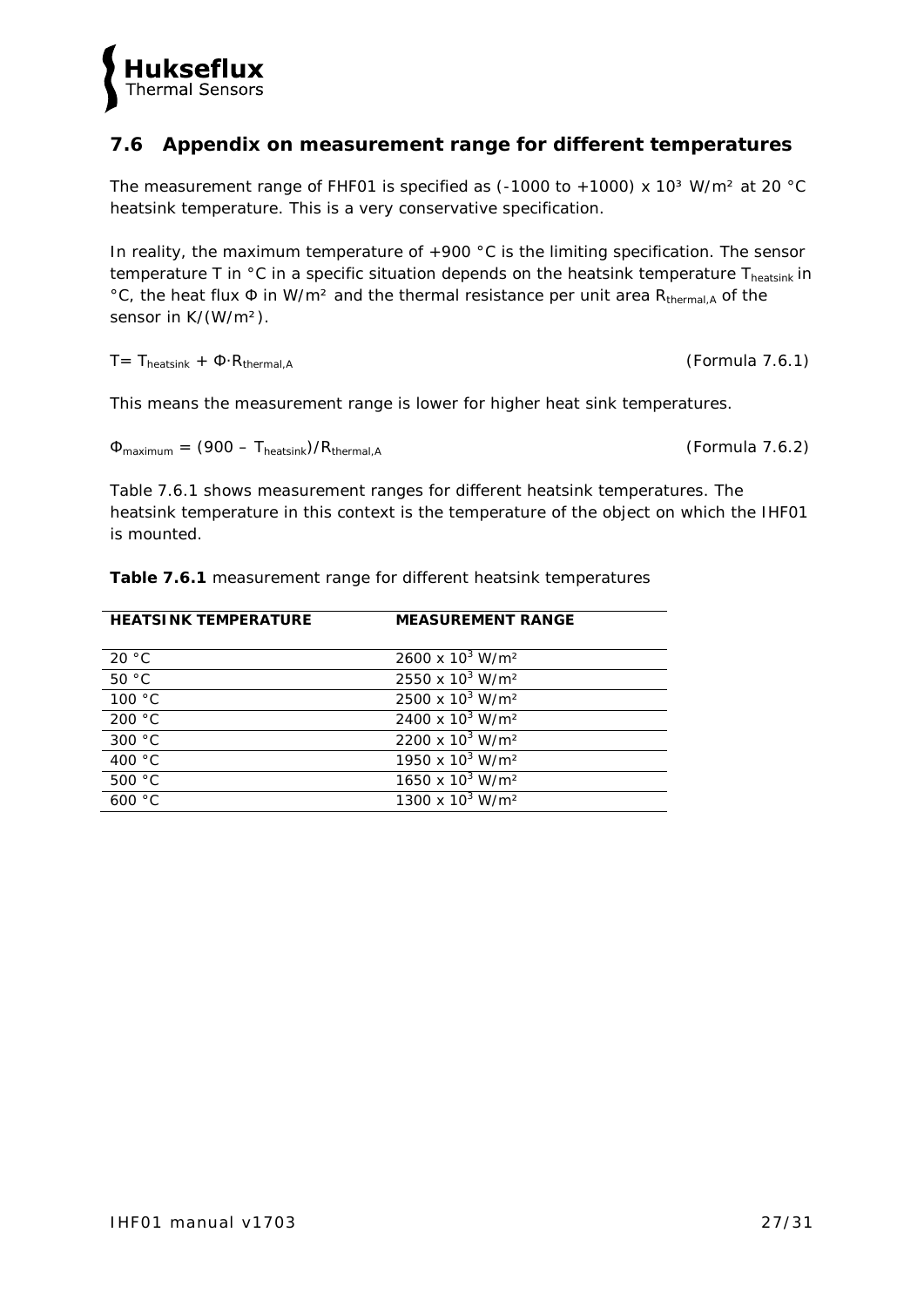

### <span id="page-27-0"></span>**7.7 Appendix on use in (potentially explosive) environments**

IHF01 is optionally supplied with a product certificate specifying the ATEX rating as II 2 G EEx d IIC T6.

The formal equipment model names of the IHF01 is LEX35A. The final letter specifies the shielding option: in the standard configuration the shield (grey wire) of the low temperature extension cable is not connected to the transition piece, high temperature cable and sensor body.

Contact Hukseflux for other shielding options. This has an impact on the formal model names:

- LEX35A: shield not connected to the transition piece, high temperature cable and sensor body
- LEX35B: shield connected to the transition piece, high temperature cable and sensor body



**Figure 7.7.1** *Only when used with EC type examination certificate (ATEX): IHF01 is certified for use when area A is between -20 and +70 °C, and the cable end (area B) must be provided by the user with an enclosure certified for use in the area of installation.*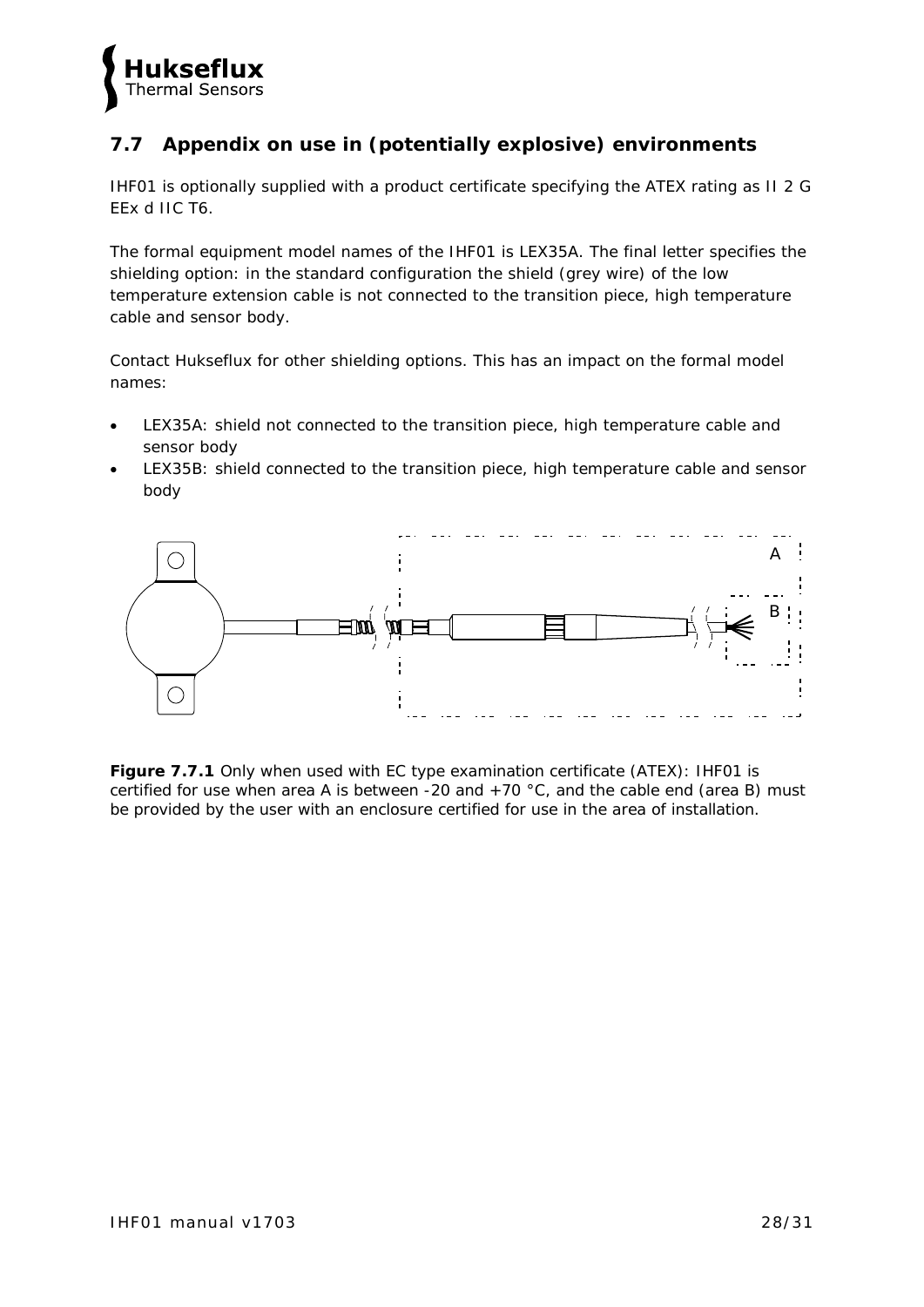

### <span id="page-28-0"></span>**7.8 EU declaration of conformity**



We, **Hukseflux Thermal Sensors B.V.** Delftechpark 31 2628 XJ Delft The Netherlands

in accordance with the requirements of the following directive:

2014/30/EU The Electromagnetic Compatibility Directive

hereby declare under our sole responsibility that:

Product model: IHF01 Product type: Industrial heat flux sensor

has been designed to comply and is in conformity with the relevant sections and applicable requirements of the following standards:

| Emission: | EN 61326-1 (2006)                           |
|-----------|---------------------------------------------|
| Immunity: | EN 61326-1 (2006)                           |
| Emission: | EN 61000-3-2 (2006)                         |
| Emission: | EN 61000-3-3 (1995) + A1 (2001) + A2 (2005) |
| Report:   | 08C01340RPT01, 06 January 2009              |

Eric HOEKSEMA **Director** Delft October 17, 2017